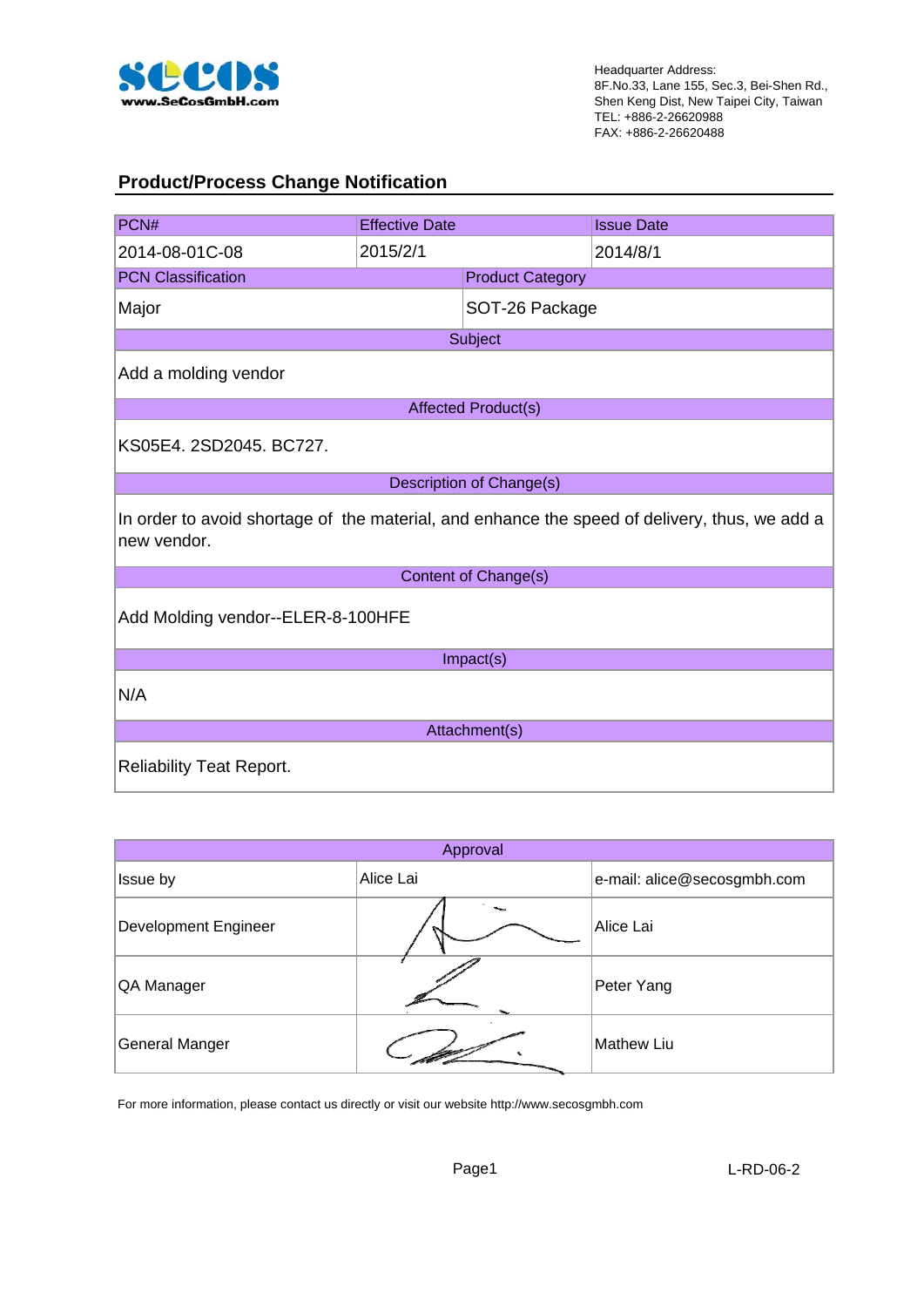

# **Reliability Testing Summary Report**

| Date: 2014/06/30<br>Document No.: SH14 -06-42                                                  |               |                                                                                                            |        |                                 |                                     |                        |               |
|------------------------------------------------------------------------------------------------|---------------|------------------------------------------------------------------------------------------------------------|--------|---------------------------------|-------------------------------------|------------------------|---------------|
| <b>Test Item</b>                                                                               | P/N           | <b>Test Condition</b>                                                                                      | (LTPD) | <b>Sample</b><br><b>Numbers</b> | <b>Allow Fall</b><br><b>Numbers</b> | Fall<br><b>Numbers</b> | <b>Result</b> |
| <b>HTRB</b><br>High Temp<br><b>Reverse Bias</b>                                                | KS05E4        | $100 \pm 5^{\circ}$ C, $100\%$ VR,<br>$T = 1000$ hrs                                                       |        | 77                              | $\pmb{0}$                           | $\pmb{0}$              | <b>ACC</b>    |
| <b>HTSL</b><br><b>High Temperature</b><br>Storage Life                                         | <b>KS05E4</b> | $150^{\circ}$ C, T = 1000 hrs                                                                              |        | 77                              | $\pmb{0}$                           | $\pmb{0}$              | <b>ACC</b>    |
| <b>PCT</b><br>Pressure Cooker<br>Test                                                          | <b>KS05E4</b> | 121°C, 29.7PSIG,<br>168 hrs                                                                                |        | 77                              | $\pmb{0}$                           | $\pmb{0}$              | <b>ACC</b>    |
| <b>TCT</b><br>Temperature Cycle<br>Test                                                        | KS05E4        | $-55^{\circ}$ C/30min,<br>150°C/30min,<br>For 1000 Cycle                                                   |        | 77                              | $\pmb{0}$                           | $\pmb{0}$              | <b>ACC</b>    |
| <b>THT</b><br><b>High Temperature</b><br><b>High Humidity</b><br>Test                          | KS05E4        | $85 \pm 2^{\circ}$ C, RH= $85 \pm 5\%$ ,<br>1000 hrs                                                       |        | 77                              | $\pmb{0}$                           | $\pmb{0}$              | <b>ACC</b>    |
| H3TRB<br>High Temper High<br><b>Humidity Reverse</b><br><b>Bies Test</b>                       | KS05E4        | $85 \pm 2^{\circ}$ C, RH= $85 \pm 5\%$ ,<br>1000 hrs                                                       |        | 77                              | $\pmb{0}$                           | $\pmb{0}$              | <b>ACC</b>    |
| Solderability                                                                                  | <b>KS05E4</b> | $245 \pm 5^{\circ}$ C, 5Sec the<br>inspected area of each<br>lead must have 95%<br>solder coverage minimum |        | 10                              | 0                                   | $\Omega$               | <b>ACC</b>    |
|                                                                                                |               |                                                                                                            |        |                                 |                                     |                        |               |
| Judgment:                                                                                      |               |                                                                                                            |        |                                 |                                     |                        |               |
| qualified<br>$\Box$ unqualified<br>Testing Start Date: 2014.05.05 Testing End Date: 2014.06.30 |               |                                                                                                            |        |                                 |                                     |                        |               |
|                                                                                                |               |                                                                                                            |        |                                 |                                     |                        |               |
| Tester: Leo Hsia<br>Approval: Peter Yang                                                       |               |                                                                                                            |        |                                 |                                     |                        |               |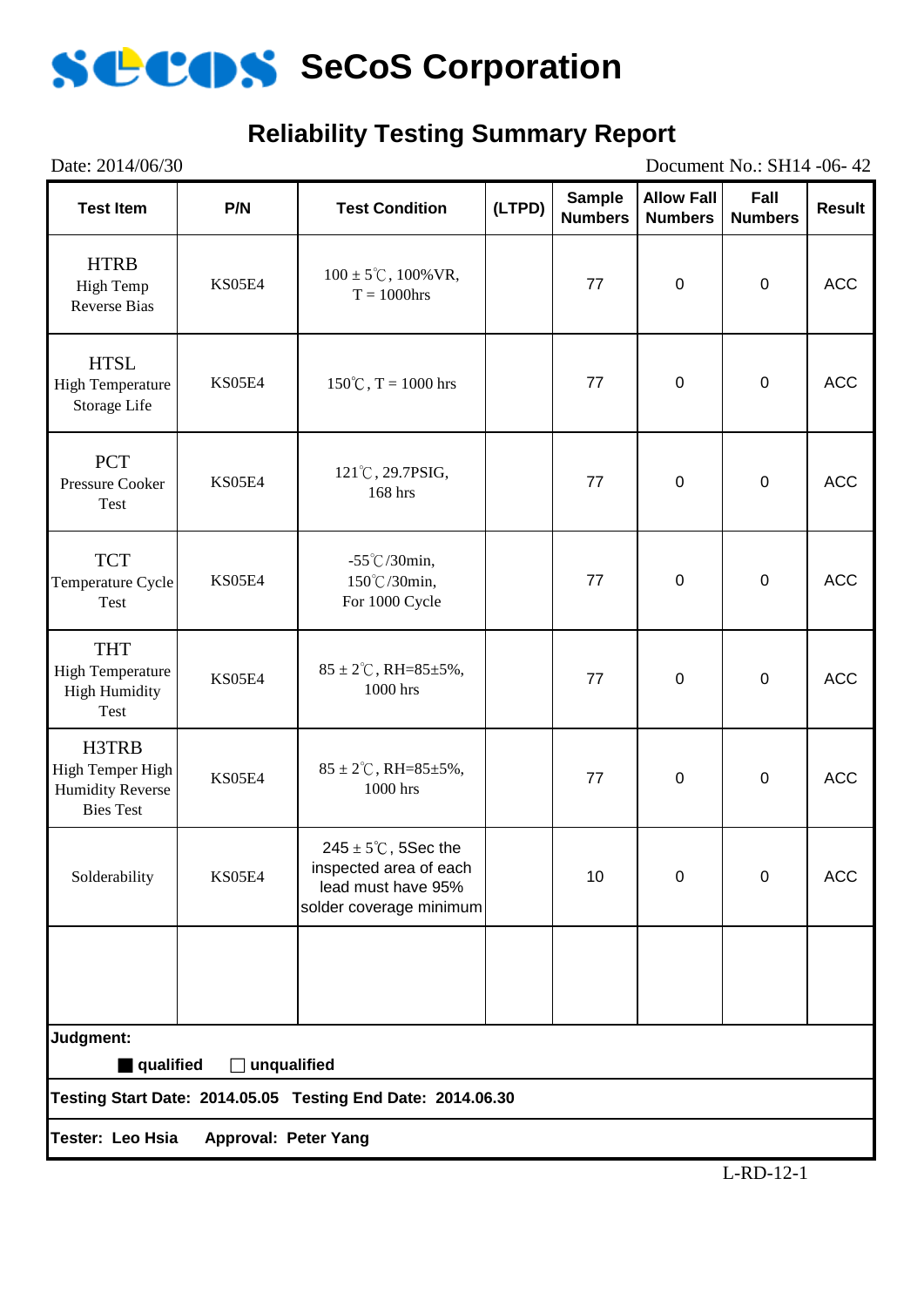

# **SCOS** SeCoS Corporation

# **Electrical Test Data**

Report No : T140630-042 Part No : KS05E4 Test Equipment: JUNO Test System DTS-1000 Test Condition: 25℃ Test Date: 2014.05.05 ~ 2014.05.05 Test Standard : Specifications Operator: Leo Hsia Test Condition : 6V>VBR>9V@I1=1mA, IR<100nA@VR=3V

| N <sub>0</sub> | $V_{BR}(V)$ | IR(nA)  |
|----------------|-------------|---------|
| $\mathbf{1}$   | 7.354mV     | 2.165nA |
| $\mathbf{2}$   | 7.074mV     | 2.078nA |
| 3              | 6.990mV     | 1.946nA |
| $\overline{4}$ | 6.981mV     | 2.090nA |
| 5              | 7.080mV     | 2.064nA |
| 6              | 6.972mV     | 1.516nA |
| $\overline{7}$ | 7.374mV     | 2.094nA |
| $8\,$          | 7.592mV     | 1.591nA |
| 9              | 7.348mV     | 2.207nA |
| 10             | 7.182mV     | 2.574nA |
| 11             | 7.160mV     | 1.066nA |
| 12             | 7.377mV     | 0.590nA |
| 13             | 7.181mV     | 2.625nA |
| 14             | 7.693mV     | 1.668nA |
| 15             | 7.229mV     | 2.088nA |
| 16             | 7.624mV     | 0.375nA |
| 17             | 7.359mV     | 0.415nA |
| 18             | 7.355mV     | 2.667nA |
| 19             | 7.221mV     | 0.959nA |
| 20             | 7.573mV     | 2.504nA |
| 21             | 7.198mV     | 0.427nA |
| 22             | 7.347mV     | 0.515nA |
| 23             | 7.127mV     | 1.201nA |
| 24             | 7.607mV     | 2.207nA |
| 25             | 7.683mV     | 1.574nA |
| 26             | 7.436mV     | 1.807nA |
| 27             | 7.453mV     | 1.651nA |
| 28             | 7.266mV     | 2.643nA |
| 29             | 7.186mV     | 1.508nA |
| 30             | 7.233mV     | 1.044nA |
| 31             | 7.121mV     | 2.576nA |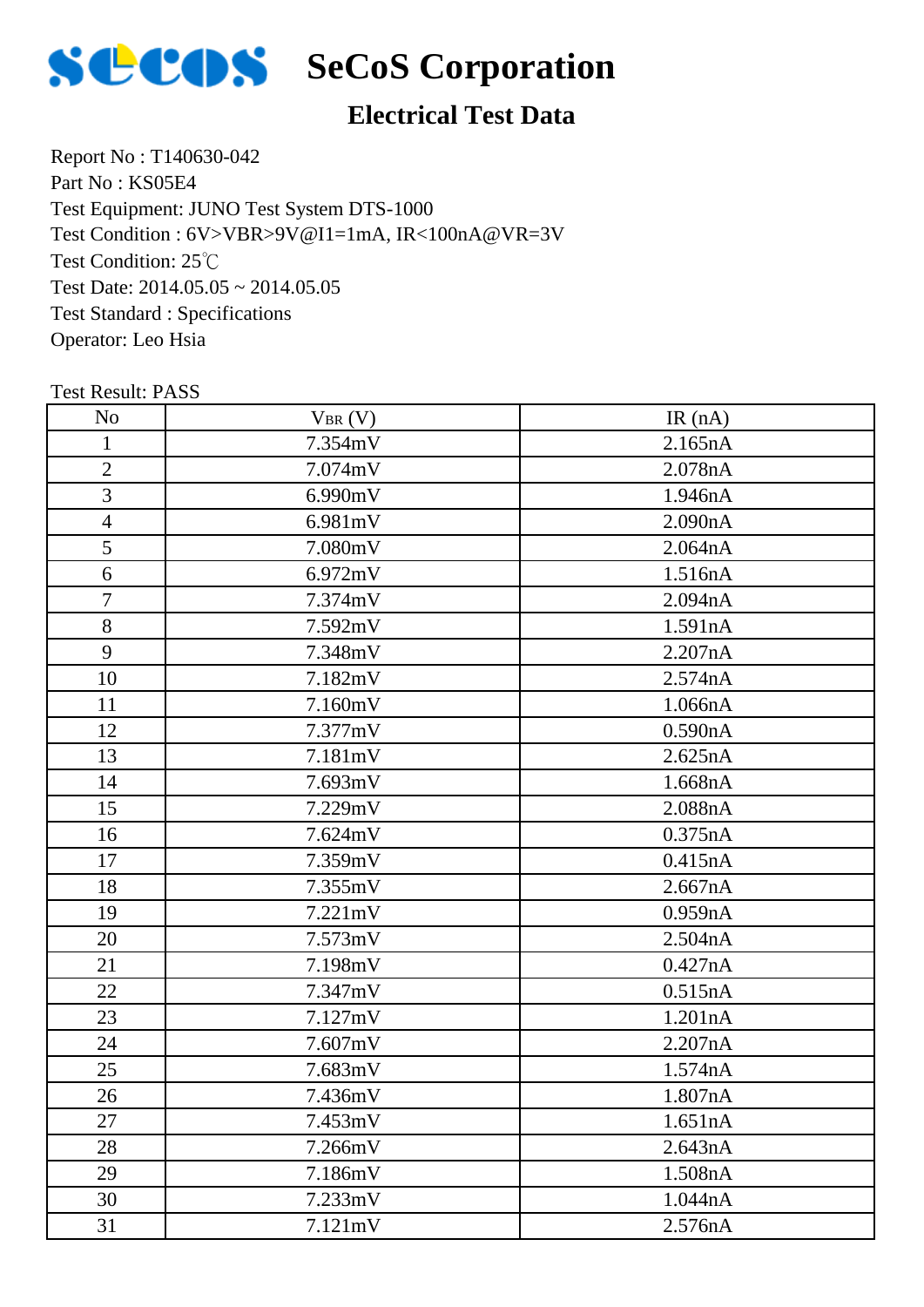

# **SCOS** SeCoS Corporation

# **Electrical Test Data**

Report No : T140630-042 Part No : KS05E4 Test Equipment: JUNO Test System DTS-1000 Test Condition: 25℃ Test Date: 2014.05.05 ~ 2014.05.05 Test Standard : Specifications Operator: Leo Hsia Test Condition : 6V>VBR>9V@I1=1mA, IR<100nA@VR=3V

| N <sub>o</sub> | $V_{BR}(V)$ | IR(nA)  |
|----------------|-------------|---------|
| 32             | 7.678mV     | 1.957nA |
| 33             | 7.002mV     | 1.411nA |
| 34             | 7.564mV     | 1.185nA |
| 35             | 7.307mV     | 2.155nA |
| 36             | 7.062mV     | 2.542nA |
| 37             | 7.639mV     | 2.461nA |
| 38             | 7.443mV     | 2.040nA |
| 39             | 7.387mV     | 2.468nA |
| 40             | 7.691mV     | 0.724nA |
| 41             | 7.533mV     | 2.293nA |
| 42             | 7.688mV     | 2.663nA |
| 43             | 7.449mV     | 2.705nA |
| 44             | 7.501mV     | 0.591nA |
| 45             | 7.275mV     | 1.606nA |
| 46             | 6.968mV     | 2.547nA |
| 47             | 7.240mV     | 1.732nA |
| 48             | 7.658mV     | 0.456nA |
| 49             | 7.006mV     | 1.561nA |
| 50             | 6.991mV     | 1.548nA |
| 51             | 7.658mV     | 0.398nA |
| 52             | 7.247mV     | 2.052nA |
| 53             | 7.069mV     | 2.549nA |
| 54             | 7.447mV     | 1.354nA |
| 55             | 7.303mV     | 0.754nA |
| 56             | 7.427mV     | 1.617nA |
| 57             | 7.012mV     | 1.769nA |
| 58             | 7.071mV     | 1.011nA |
| 59             | 7.347mV     | 1.196nA |
| 60             | 7.609mV     | 1.426nA |
| 61             | 7.356mV     | 1.467nA |
| 62             | 7.298mV     | 2.564nA |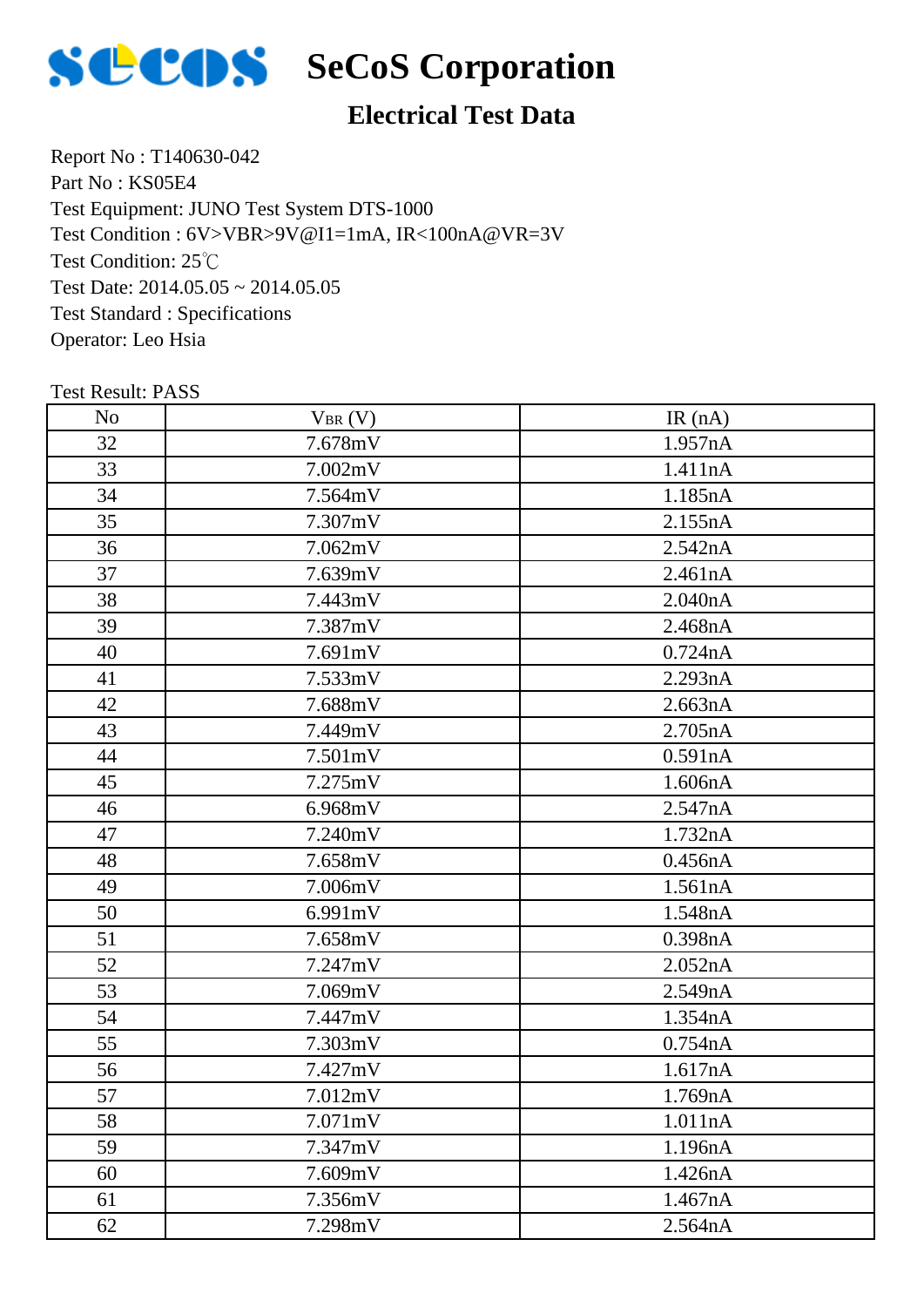

## **Electrical Test Data**

Report No : T140630-042 Part No : KS05E4 Test Equipment: JUNO Test System DTS-1000 Test Condition: 25℃ Test Date: 2014.05.05 ~ 2014.05.05 Test Standard : Specifications Operator: Leo Hsia Test Condition : 6V>VBR>9V@I1=1mA, IR<100nA@VR=3V

#### Test Result: PASS

| N <sub>o</sub> | $V_{BR}(V)$ | IR $(nA)$ |
|----------------|-------------|-----------|
| 63             | 7.395mV     | 1.234nA   |
| 64             | 7.419mV     | 1.781nA   |
| 65             | 7.211mV     | 0.614nA   |
| 66             | 7.668mV     | 2.210nA   |
| 67             | 7.215mV     | 0.487nA   |
| 68             | 7.675mV     | 1.728nA   |
| 69             | 7.314mV     | 2.267nA   |
| 70             | 7.305mV     | 0.799nA   |
| 71             | 7.327mV     | 2.191nA   |
| 72             | 7.065mV     | 1.684nA   |
| 73             | 7.016mV     | 1.057nA   |
| 74             | 7.048mV     | 1.762nA   |
| 75             | 7.564mV     | 1.680nA   |
| 76             | 7.670mV     | 2.429nA   |
| 77             | 7.429mV     | 0.417nA   |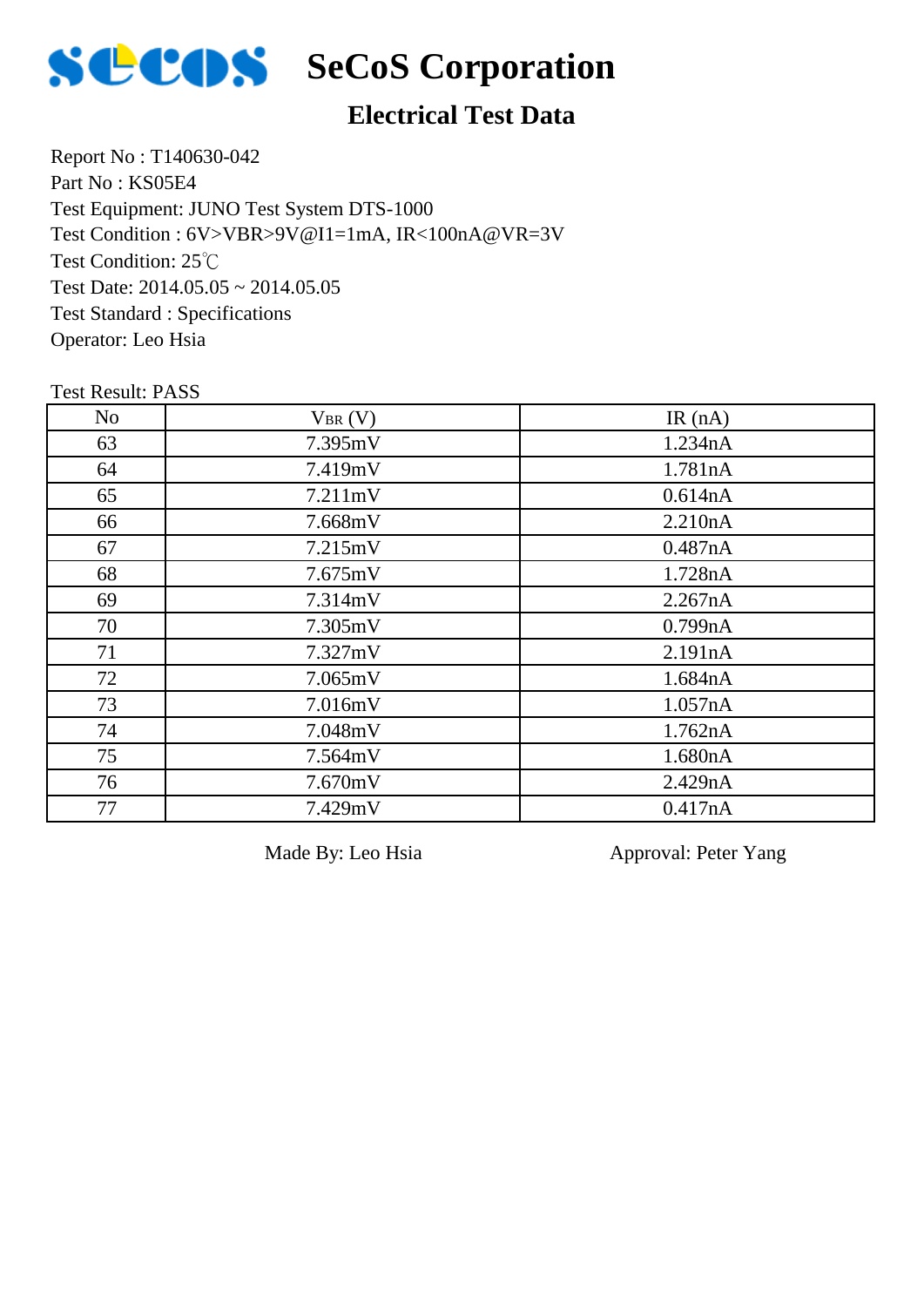

#### **High Temperature Reverse Bias Test Data**

Report No : T140630-042 Part No : KS05E4 Test Equipment: JUNO Test System DTS-1000 Test Condition:  $100 \pm 5^{\circ}$ C,  $100\%$  VR, T = 1000 hrs Test Date: 2014.05.05 ~ 2014.06.15 Test Standard : JESD22 STANDARD Method-A108 Operator: Leo Hsia Test Condition : 6V>VBR>9V@I1=1mA, IR<100nA@VR=3V

|                | Before      |           | After       |         |  |
|----------------|-------------|-----------|-------------|---------|--|
| N <sub>o</sub> | $V_{BR}(V)$ | IR $(nA)$ | $V_{BR}(V)$ | IR(nA)  |  |
| $\mathbf{1}$   | 7.359mV     | 0.793nA   | 7.053mV     | 2.063nA |  |
| $\overline{2}$ | 7.601mV     | 0.808nA   | 7.236mV     | 1.154nA |  |
| 3              | 7.359mV     | 0.796nA   | 7.067mV     | 0.745nA |  |
| $\overline{4}$ | 7.511mV     | 1.576nA   | 7.557mV     | 2.521nA |  |
| 5              | 7.701mV     | 0.500nA   | 7.320mV     | 1.470nA |  |
| 6              | 7.249mV     | 0.846nA   | 7.439mV     | 1.463nA |  |
| $\overline{7}$ | 7.333mV     | 0.444nA   | 7.675mV     | 2.652nA |  |
| 8              | 7.106mV     | 0.780nA   | 7.398mV     | 1.243nA |  |
| 9              | 7.684mV     | 2.153nA   | 7.114mV     | 2.444nA |  |
| 10             | 7.212mV     | 1.430nA   | 7.632mV     | 1.342nA |  |
| 11             | 7.170mV     | 1.905nA   | 7.548mV     | 0.847nA |  |
| 12             | 6.999mV     | 1.674nA   | 7.218mV     | 0.450nA |  |
| 13             | 7.034mV     | 2.444nA   | 7.512mV     | 2.191nA |  |
| 14             | 7.254mV     | 1.089nA   | 7.321mV     | 2.582nA |  |
| 15             | 7.027mV     | 2.023nA   | 7.097mV     | 0.417nA |  |
| 16             | 7.078mV     | 2.435nA   | 7.685mV     | 1.565nA |  |
| 17             | 7.006mV     | 1.494nA   | 7.041mV     | 0.978nA |  |
| 18             | 7.067mV     | 1.728nA   | 7.686mV     | 2.214nA |  |
| 19             | 7.004mV     | 1.262nA   | 7.215mV     | 1.444nA |  |
| 20             | 7.550mV     | 1.637nA   | 7.131mV     | 1.518nA |  |
| 21             | 7.283mV     | 2.353nA   | 7.085mV     | 2.131nA |  |
| 22             | 7.337mV     | 2.415nA   | 7.653mV     | 2.662nA |  |
| 23             | 7.283mV     | 0.976nA   | 6.967mV     | 0.408nA |  |
| 24             | 7.595mV     | 1.848nA   | 7.442mV     | 0.465nA |  |
| 25             | 7.547mV     | 1.448nA   | 7.267mV     | 0.395nA |  |
| 26             | 7.329mV     | 0.399nA   | 7.443mV     | 2.551nA |  |
| 27             | 7.463mV     | 2.053nA   | 7.634mV     | 2.559nA |  |
| 28             | 7.341mV     | 1.971nA   | 7.643mV     | 1.868nA |  |
| 29             | 7.358mV     | 1.752nA   | 7.466mV     | 1.494nA |  |
| 30             | 7.076mV     | 1.098nA   | 6.994mV     | 1.895nA |  |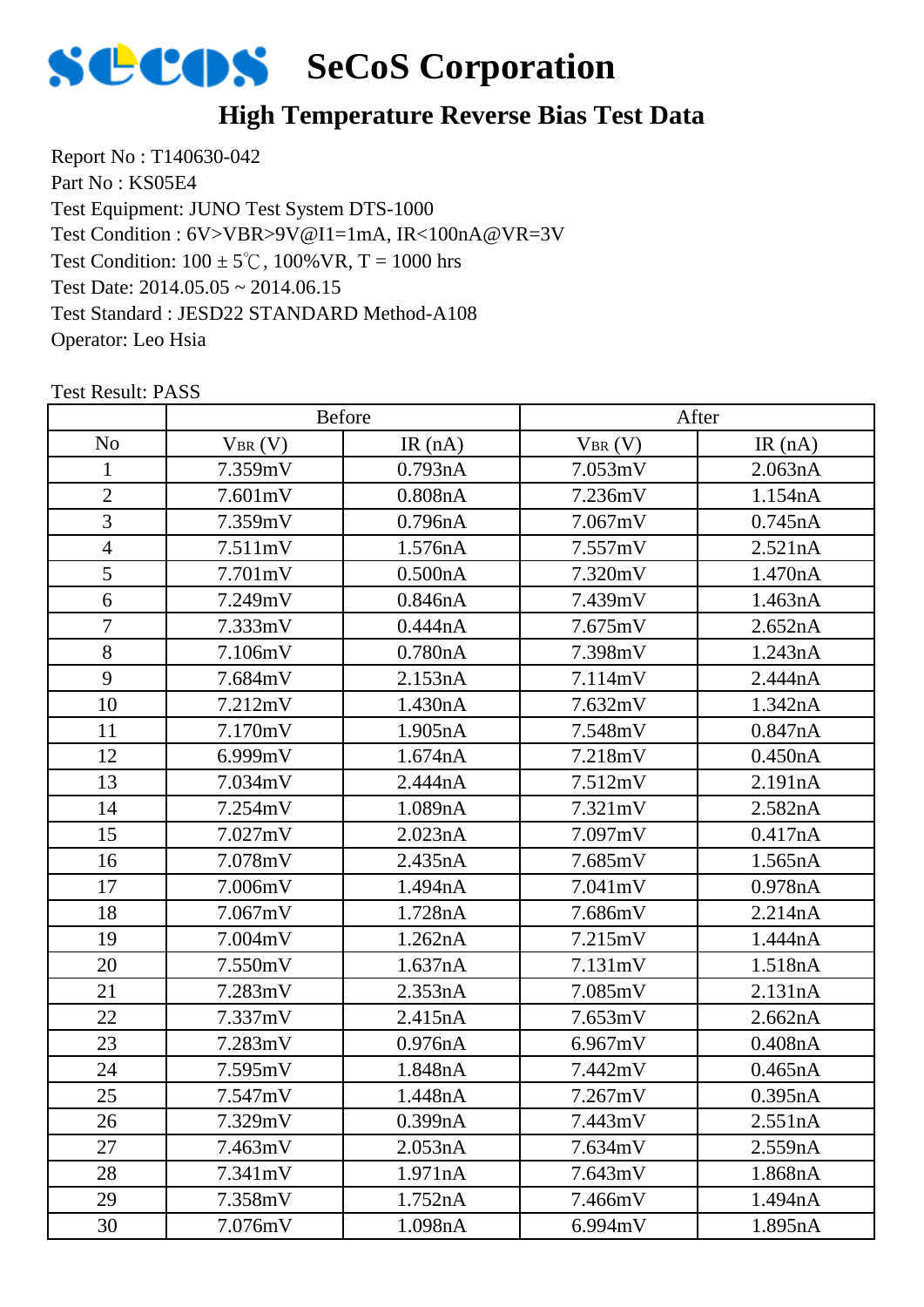

# **High Temperature Reverse Bias Test Data**

Report No : T140630-042 Part No : KS05E4 Test Equipment: JUNO Test System DTS-1000 Test Condition:  $100 \pm 5^{\circ}$ C,  $100\%$  VR, T = 1000 hrs Test Date: 2014.05.05 ~ 2014.06.15 Test Standard : JESD22 STANDARD Method-A108 Operator: Leo Hsia Test Condition : 6V>VBR>9V@I1=1mA, IR<100nA@VR=3V

|                | <b>Before</b> |           | After       |         |
|----------------|---------------|-----------|-------------|---------|
| N <sub>o</sub> | $V_{BR}(V)$   | IR $(nA)$ | $V_{BR}(V)$ | IR(nA)  |
| 31             | 7.338mV       | 2.377nA   | 7.678mV     | 1.300nA |
| 32             | 7.053mV       | 2.331nA   | 7.543mV     | 1.546nA |
| 33             | 7.627mV       | 1.588nA   | 7.581mV     | 0.493nA |
| 34             | 7.693mV       | 0.575nA   | 7.472mV     | 1.937nA |
| 35             | 7.225mV       | 0.641nA   | 7.137mV     | 1.440nA |
| 36             | 7.095mV       | 0.512nA   | 7.584mV     | 1.275nA |
| 37             | 7.356mV       | 0.594nA   | 7.585mV     | 0.406nA |
| 38             | 7.245mV       | 1.304nA   | 7.585mV     | 0.723nA |
| 39             | 7.214mV       | 1.821nA   | 7.197mV     | 1.394nA |
| 40             | 7.477mV       | 1.231nA   | 7.302mV     | 2.209nA |
| 41             | 7.422mV       | 1.360nA   | 6.985mV     | 1.665nA |
| 42             | 7.675mV       | 1.850nA   | 7.478mV     | 1.639nA |
| 43             | 7.624mV       | 1.708nA   | 7.587mV     | 0.917nA |
| 44             | 7.083mV       | 0.668nA   | 7.552mV     | 0.829nA |
| 45             | 7.322mV       | 1.147nA   | 7.387mV     | 0.948nA |
| 46             | 7.246mV       | 1.866nA   | 7.641mV     | 0.852nA |
| 47             | 7.276mV       | 2.706nA   | 7.492mV     | 0.553nA |
| 48             | 7.010mV       | 2.471nA   | 7.096mV     | 0.969nA |
| 49             | 7.300mV       | 1.579nA   | 7.066mV     | 1.597nA |
| 50             | 7.639mV       | 1.228nA   | 6.972mV     | 2.370nA |
| 51             | 7.337mV       | 1.519nA   | 7.063mV     | 1.353nA |
| 52             | 7.359mV       | 1.643nA   | 7.268mV     | 2.501nA |
| 53             | 7.284mV       | 2.518nA   | 7.503mV     | 0.538nA |
| 54             | 7.087mV       | 2.318nA   | 7.221mV     | 0.617nA |
| 55             | 7.050mV       | 0.676nA   | 7.291mV     | 0.416nA |
| 56             | 7.424mV       | 1.505nA   | 7.415mV     | 1.423nA |
| 57             | 7.566mV       | 1.119nA   | 7.692mV     | 0.855nA |
| 58             | 7.112mV       | 0.788nA   | 7.375mV     | 1.141nA |
| 59             | 7.102mV       | 0.662nA   | 7.632mV     | 0.825nA |
| 60             | 7.583mV       | 1.135nA   | 7.255mV     | 2.620nA |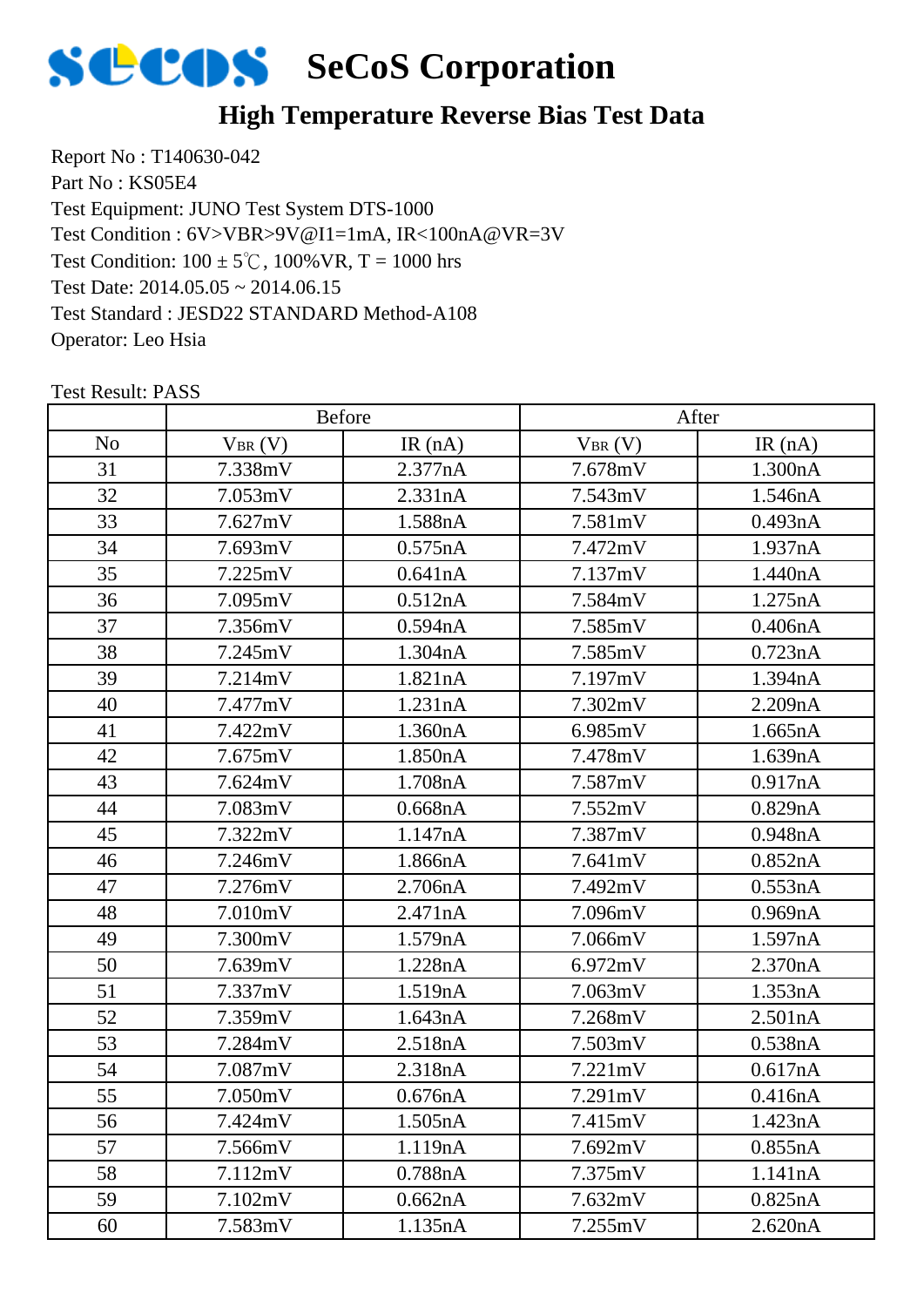

#### **High Temperature Reverse Bias Test Data**

Report No : T140630-042 Part No : KS05E4 Test Equipment: JUNO Test System DTS-1000 Test Condition:  $100 \pm 5^{\circ}$ C,  $100\%$  VR, T = 1000 hrs Test Date: 2014.05.05 ~ 2014.06.15 Test Standard : JESD22 STANDARD Method-A108 Operator: Leo Hsia Test Condition : 6V>VBR>9V@I1=1mA, IR<100nA@VR=3V

Test Result: PASS No  $V_{BR}(V)$  IR (nA)  $V_{BR}(V)$  IR (nA) Before After 7.277mV 2.479nA 7.312mV 0.741nA 7.351mV 2.387nA 7.336mV 0.958nA 7.387mV 2.017nA 7.711mV 0.995nA 7.183mV 1.793nA 7.644mV 1.399nA 7.397mV 2.704nA 7.511mV 1.570nA 7.212mV 0.879nA 7.130mV 2.563nA 7.475mV 1.516nA 7.321mV 0.661nA 7.103mV 2.074nA 7.597mV 0.371nA 6.990mV 1.951nA 7.604mV 2.655nA 7.040mV 1.551nA 7.340mV 0.482nA 6.985mV 0.752nA 7.259mV 2.115nA 7.480mV 0.731nA 7.648mV 1.876nA 7.280mV 1.978nA 7.084mV 2.394nA 7.315mV 1.355nA 7.407mV 2.473nA 7.233mV 0.887nA 7.683mV 1.844nA 7.528mV 1.791nA 7.324mV 2.600nA 7.198mV 1.886nA 7.368mV 1.856nA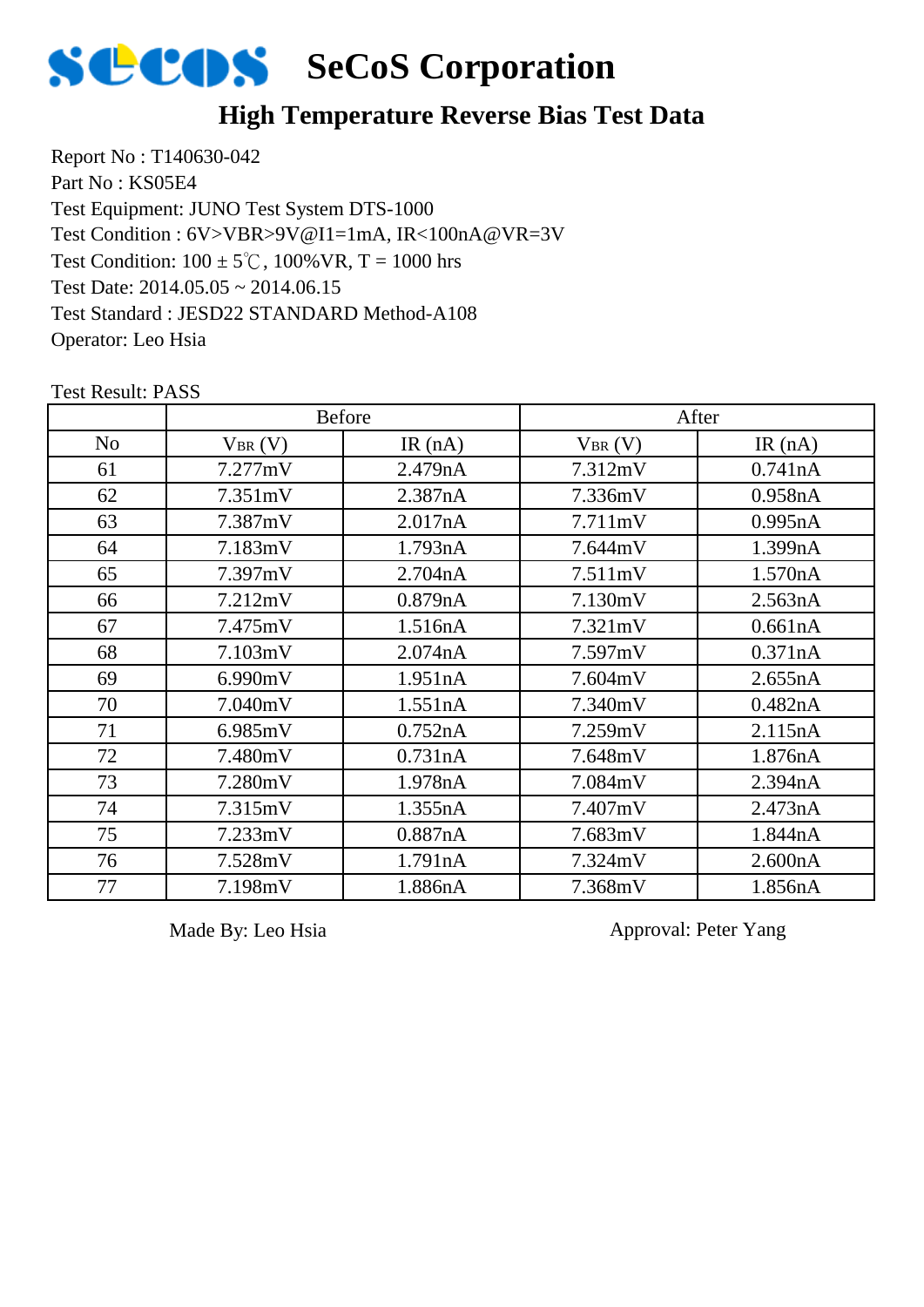

# **High Temperature Storage Life Test Data**

Report No : T140630-042 Part No : KS05E4 Test Equipment: JUNO Test System DTS-1000 Test Condition: 150℃, 1000Hrs Test Date: 2014.05.05 ~ 2014.06.15 Test Standard : JESD22 STANDARD Method-A103 Operator: Leo Hsia Test Condition : 6V>VBR>9V@I1=1mA, IR<100nA@VR=3V

|                | <b>Before</b> |           | After       |         |
|----------------|---------------|-----------|-------------|---------|
| N <sub>o</sub> | $V_{BR}(V)$   | IR $(nA)$ | $V_{BR}(V)$ | IR(nA)  |
| 1              | 7.111mV       | 1.845nA   | 7.334mV     | 2.015nA |
| $\overline{2}$ | 7.314mV       | 2.532nA   | 7.386mV     | 1.031nA |
| 3              | 7.396mV       | 0.376nA   | 7.709mV     | 1.076nA |
| $\overline{4}$ | 7.647mV       | 2.250nA   | 7.309mV     | 2.005nA |
| 5              | 7.610mV       | 1.220nA   | 6.976mV     | 1.119nA |
| 6              | 7.315mV       | 1.085nA   | 7.158mV     | 1.707nA |
| $\overline{7}$ | 7.365mV       | 1.530nA   | 7.662mV     | 0.852nA |
| 8              | 7.644mV       | 1.960nA   | 6.988mV     | 1.059nA |
| 9              | 7.188mV       | 0.823nA   | 7.007mV     | 1.618nA |
| 10             | 7.646mV       | 1.354nA   | 7.283mV     | 2.078nA |
| 11             | 6.999mV       | 2.195nA   | 7.383mV     | 1.388nA |
| 12             | 7.578mV       | 1.371nA   | 7.573mV     | 0.521nA |
| 13             | 7.453mV       | 2.273nA   | 7.427mV     | 1.834nA |
| 14             | 7.621mV       | 0.589nA   | 7.149mV     | 1.393nA |
| 15             | 7.256mV       | 1.390nA   | 7.115mV     | 1.964nA |
| 16             | 7.654mV       | 2.410nA   | 7.387mV     | 1.010nA |
| 17             | 7.143mV       | 0.585nA   | 7.157mV     | 0.779nA |
| 18             | 7.350mV       | 1.204nA   | 7.026mV     | 1.085nA |
| 19             | 7.063mV       | 2.127nA   | 7.300mV     | 1.247nA |
| 20             | 7.219mV       | 2.158nA   | 7.301mV     | 1.585nA |
| 21             | 7.452mV       | 1.657nA   | 7.700mV     | 1.759nA |
| 22             | 7.383mV       | 1.877nA   | 7.079mV     | 1.403nA |
| 23             | 7.250mV       | 2.227nA   | 7.059mV     | 1.925nA |
| 24             | 7.034mV       | 1.617nA   | 6.997mV     | 1.393nA |
| 25             | 7.610mV       | 0.456nA   | 7.201mV     | 0.619nA |
| 26             | 7.549mV       | 2.362nA   | 7.476mV     | 1.811nA |
| 27             | 7.066mV       | 1.149nA   | 7.363mV     | 0.417nA |
| 28             | 7.153mV       | 1.129nA   | 7.713mV     | 0.655nA |
| 29             | 7.243mV       | 1.714nA   | 7.359mV     | 2.644nA |
| 30             | 7.195mV       | 0.523nA   | 7.023mV     | 2.621nA |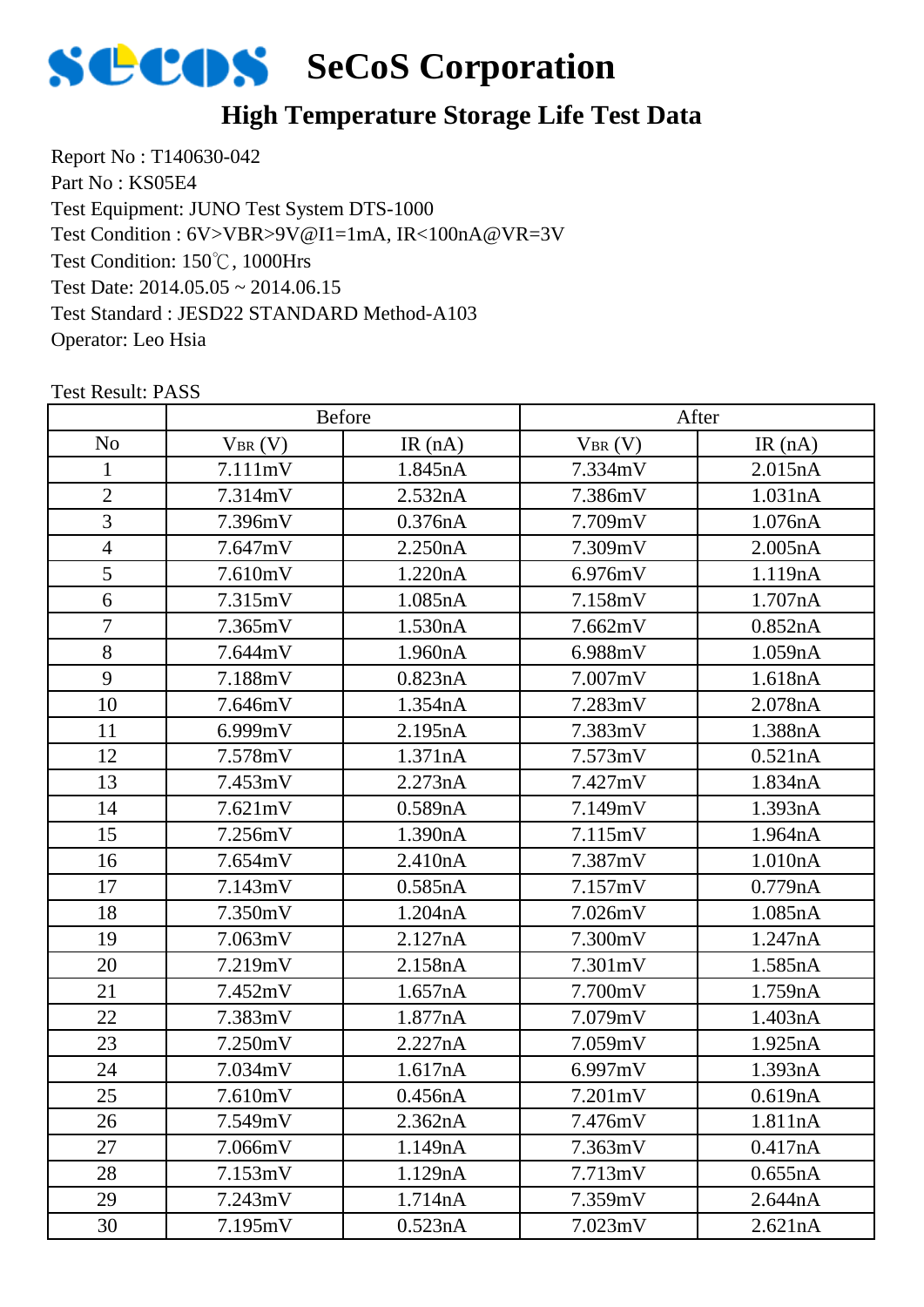

# **High Temperature Storage Life Test Data**

Report No : T140630-042 Part No : KS05E4 Test Equipment: JUNO Test System DTS-1000 Test Condition: 150℃, 1000Hrs Test Date: 2014.05.05 ~ 2014.06.15 Test Standard : JESD22 STANDARD Method-A103 Operator: Leo Hsia Test Condition : 6V>VBR>9V@I1=1mA, IR<100nA@VR=3V

|                | <b>Before</b> |           | After       |         |  |
|----------------|---------------|-----------|-------------|---------|--|
| N <sub>o</sub> | $V_{BR}(V)$   | IR $(nA)$ | $V_{BR}(V)$ | IR(nA)  |  |
| 31             | 7.415mV       | 0.824nA   | 7.095mV     | 0.741nA |  |
| 32             | 7.267mV       | 1.421nA   | 7.042mV     | 1.923nA |  |
| 33             | 7.421mV       | 1.951nA   | 7.569mV     | 2.032nA |  |
| 34             | 7.543mV       | 0.822nA   | 7.668mV     | 0.555nA |  |
| 35             | 7.530mV       | 1.037nA   | 7.359mV     | 0.477nA |  |
| 36             | 7.168mV       | 1.846nA   | 7.015mV     | 1.601nA |  |
| 37             | 7.169mV       | 2.262nA   | 7.436mV     | 1.898nA |  |
| 38             | 7.346mV       | 1.589nA   | 7.589mV     | 1.085nA |  |
| 39             | 7.111mV       | 0.501nA   | 7.134mV     | 1.062nA |  |
| 40             | 7.484mV       | 0.769nA   | 7.405mV     | 1.062nA |  |
| 41             | 6.966mV       | 0.463nA   | 7.639mV     | 0.393nA |  |
| 42             | 7.202mV       | 0.951nA   | 7.381mV     | 0.494nA |  |
| 43             | 7.088mV       | 0.873nA   | 7.617mV     | 0.478nA |  |
| 44             | 7.084mV       | 1.190nA   | 7.418mV     | 2.261nA |  |
| 45             | 7.504mV       | 1.880nA   | 7.162mV     | 0.541nA |  |
| 46             | 7.344mV       | 0.974nA   | 7.676mV     | 1.171nA |  |
| 47             | 7.321mV       | 1.564nA   | 7.609mV     | 2.173nA |  |
| 48             | 6.977mV       | 1.354nA   | 7.079mV     | 2.411nA |  |
| 49             | 7.001mV       | 2.476nA   | 7.278mV     | 2.336nA |  |
| 50             | 7.449mV       | 2.278nA   | 7.012mV     | 1.361nA |  |
| 51             | 7.087mV       | 0.544nA   | 7.202mV     | 0.508nA |  |
| 52             | 7.309mV       | 1.947nA   | 7.015mV     | 1.920nA |  |
| 53             | 7.183mV       | 2.161nA   | 7.124mV     | 1.166nA |  |
| 54             | 7.719mV       | 2.609nA   | 7.479mV     | 1.867nA |  |
| 55             | 7.096mV       | 0.903nA   | 7.640mV     | 1.277nA |  |
| 56             | 7.452mV       | 1.551nA   | 7.427mV     | 0.820nA |  |
| 57             | 7.536mV       | 1.211nA   | 7.445mV     | 1.102nA |  |
| 58             | 7.222mV       | 1.284nA   | 7.298mV     | 1.119nA |  |
| 59             | 7.035mV       | 1.472nA   | 7.643mV     | 0.787nA |  |
| 60             | 7.284mV       | 1.316nA   | 7.067mV     | 2.433nA |  |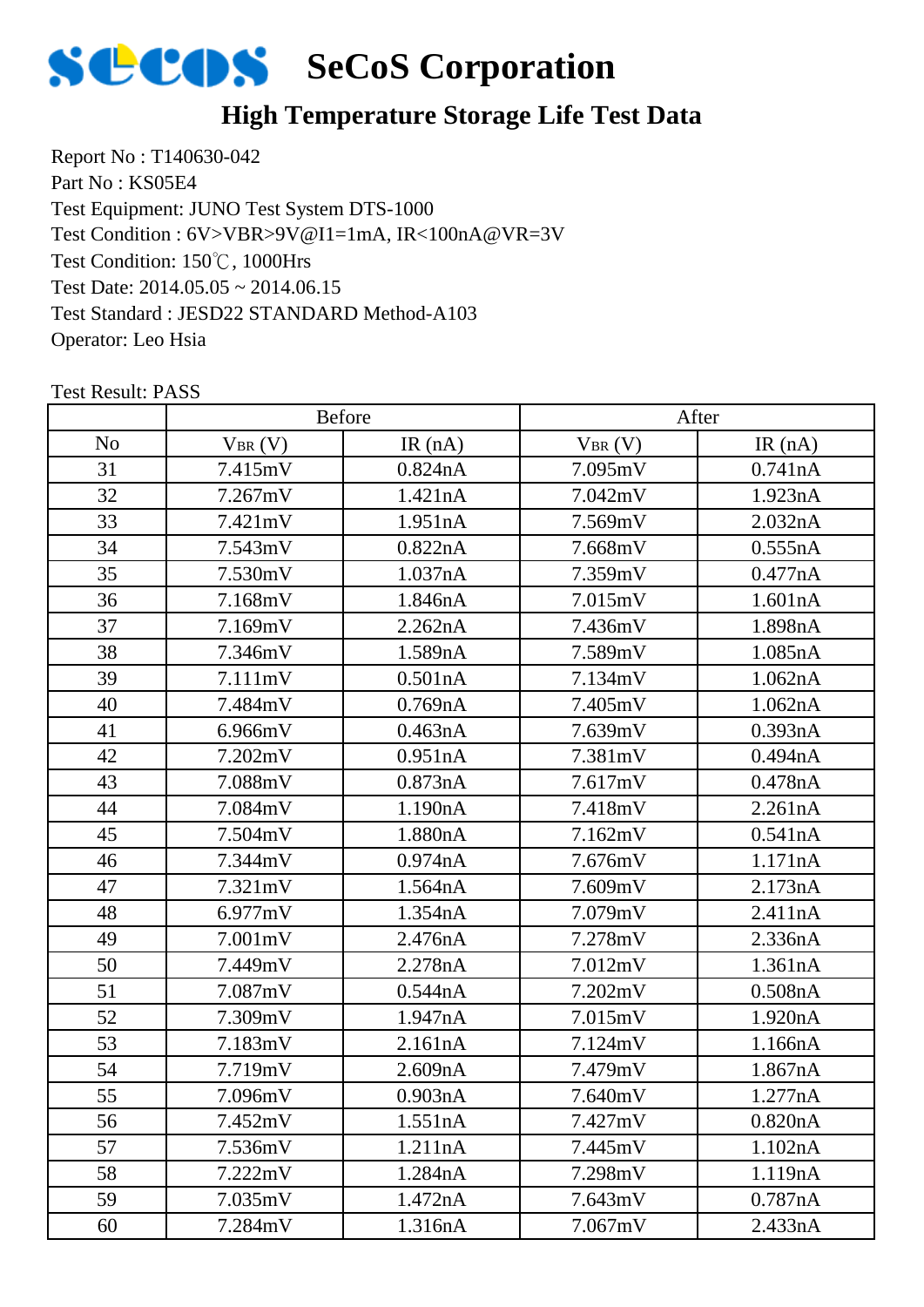

#### **High Temperature Storage Life Test Data**

Report No : T140630-042 Part No : KS05E4 Test Equipment: JUNO Test System DTS-1000 Test Condition: 150℃, 1000Hrs Test Date: 2014.05.05 ~ 2014.06.15 Test Standard : JESD22 STANDARD Method-A103 Operator: Leo Hsia Test Condition : 6V>VBR>9V@I1=1mA, IR<100nA@VR=3V

|                | <b>Before</b> |           | After       |         |
|----------------|---------------|-----------|-------------|---------|
| N <sub>o</sub> | $V_{BR}(V)$   | IR $(nA)$ | $V_{BR}(V)$ | IR(nA)  |
| 61             | 7.200mV       | 0.526nA   | 7.385mV     | 0.867nA |
| 62             | 7.569mV       | 1.634nA   | 7.302mV     | 1.549nA |
| 63             | 7.630mV       | 0.966nA   | 7.480mV     | 2.465nA |
| 64             | 7.338mV       | 0.924nA   | 7.129mV     | 1.789nA |
| 65             | 7.629mV       | 0.389nA   | 7.646mV     | 1.518nA |
| 66             | 7.129mV       | 1.459nA   | 7.326mV     | 1.556nA |
| 67             | 7.144mV       | 1.667nA   | 7.004mV     | 1.888nA |
| 68             | 7.045mV       | 2.595nA   | 7.663mV     | 2.502nA |
| 69             | 7.304mV       | 0.435nA   | 7.270mV     | 2.409nA |
| 70             | 7.592mV       | 1.045nA   | 6.988mV     | 0.450nA |
| 71             | 7.383mV       | 1.146nA   | 7.268mV     | 1.636nA |
| 72             | 7.378mV       | 2.196nA   | 7.299mV     | 2.413nA |
| 73             | 7.004mV       | 2.372nA   | 7.622mV     | 2.479nA |
| 74             | 7.615mV       | 0.969nA   | 7.561mV     | 0.522nA |
| 75             | 7.419mV       | 1.466nA   | 7.138mV     | 2.356nA |
| 76             | 7.470mV       | 2.527nA   | 7.375mV     | 2.570nA |
| 77             | 7.408mV       | 2.150nA   | 7.196mV     | 1.893nA |

Test Result: PASS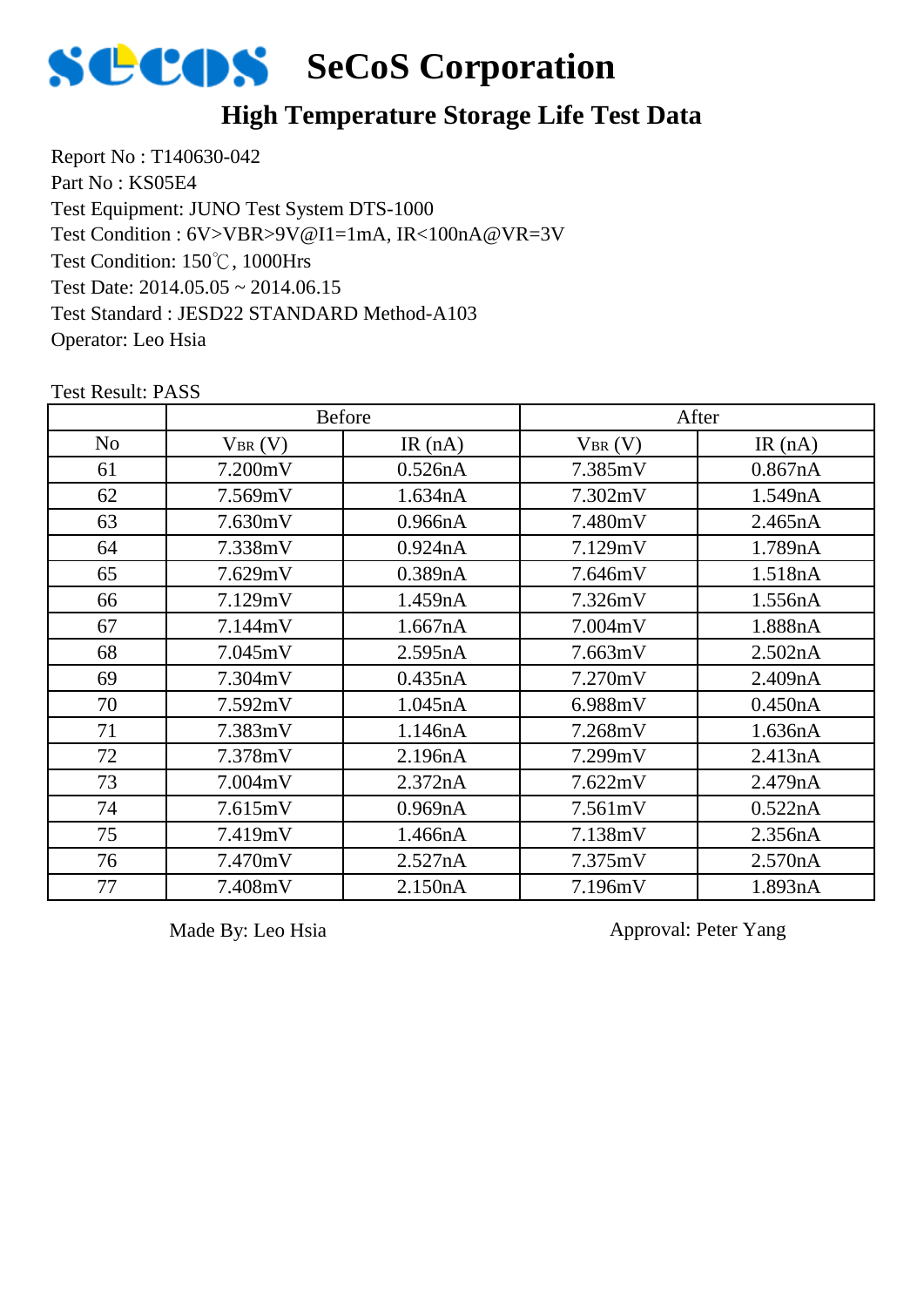

#### **Pressure Cooker Test Data**

Report No : T140630-042 Part No : KS05E4 Test Equipment: JUNO Test System DTS-1000 Test Condition: 121℃, 100%RH, 29.7PSIG, 168Hrs Test Date: 2014.05.05 ~ 2014.05.11 Test Standard : JESD22 STANDARD Method-A102 Operator: Leo Hsia Test Condition : 6V>VBR>9V@I1=1mA, IR<100nA@VR=3V

|                | Before      |           | After       |         |
|----------------|-------------|-----------|-------------|---------|
| N <sub>o</sub> | $V_{BR}(V)$ | IR $(nA)$ | $V_{BR}(V)$ | IR(nA)  |
| $\mathbf{1}$   | 7.429mV     | 1.232nA   | 7.639mV     | 1.369nA |
| $\overline{2}$ | 7.562mV     | 0.496nA   | 7.102mV     | 2.195nA |
| 3              | 7.441mV     | 1.071nA   | 7.352mV     | 0.626nA |
| $\overline{4}$ | 7.007mV     | 0.725nA   | 7.589mV     | 0.675nA |
| 5              | 7.279mV     | 1.110nA   | 7.689mV     | 0.654nA |
| 6              | 7.116mV     | 1.259nA   | 7.183mV     | 0.989nA |
| $\overline{7}$ | 7.274mV     | 2.323nA   | 7.018mV     | 2.687nA |
| 8              | 7.426mV     | 2.623nA   | 7.297mV     | 2.408nA |
| 9              | 7.002mV     | 1.307nA   | 7.130mV     | 1.008nA |
| 10             | 7.664mV     | 1.774nA   | 7.222mV     | 1.106nA |
| 11             | 7.526mV     | 0.552nA   | 7.645mV     | 0.930nA |
| 12             | 7.574mV     | 1.490nA   | 7.285mV     | 0.847nA |
| 13             | 7.343mV     | 2.504nA   | 7.348mV     | 0.666nA |
| 14             | 7.629mV     | 1.420nA   | 7.004mV     | 1.139nA |
| 15             | 7.237mV     | 1.044nA   | 7.046mV     | 2.685nA |
| 16             | 7.507mV     | 0.763nA   | 7.253mV     | 0.431nA |
| 17             | 7.441mV     | 1.871nA   | 7.620mV     | 0.386nA |
| 18             | 7.485mV     | 1.689nA   | 7.455mV     | 1.366nA |
| 19             | 7.282mV     | 1.009nA   | 7.066mV     | 0.937nA |
| 20             | 7.321mV     | 2.271nA   | 6.975mV     | 2.313nA |
| 21             | 7.564mV     | 1.745nA   | 7.474mV     | 1.534nA |
| 22             | 7.457mV     | 2.535nA   | 7.242mV     | 1.053nA |
| 23             | 7.488mV     | 2.210nA   | 7.264mV     | 2.342nA |
| 24             | 7.191mV     | 1.411nA   | 7.155mV     | 2.543nA |
| 25             | 7.684mV     | 1.084nA   | 7.552mV     | 1.897nA |
| 26             | 7.250mV     | 2.392nA   | 7.517mV     | 1.814nA |
| 27             | 7.006mV     | 0.646nA   | 7.198mV     | 1.339nA |
| 28             | 7.658mV     | 2.579nA   | 7.142mV     | 0.652nA |
| 29             | 7.143mV     | 2.442nA   | 7.559mV     | 0.847nA |
| 30             | 7.398mV     | 1.551nA   | 7.441mV     | 0.892nA |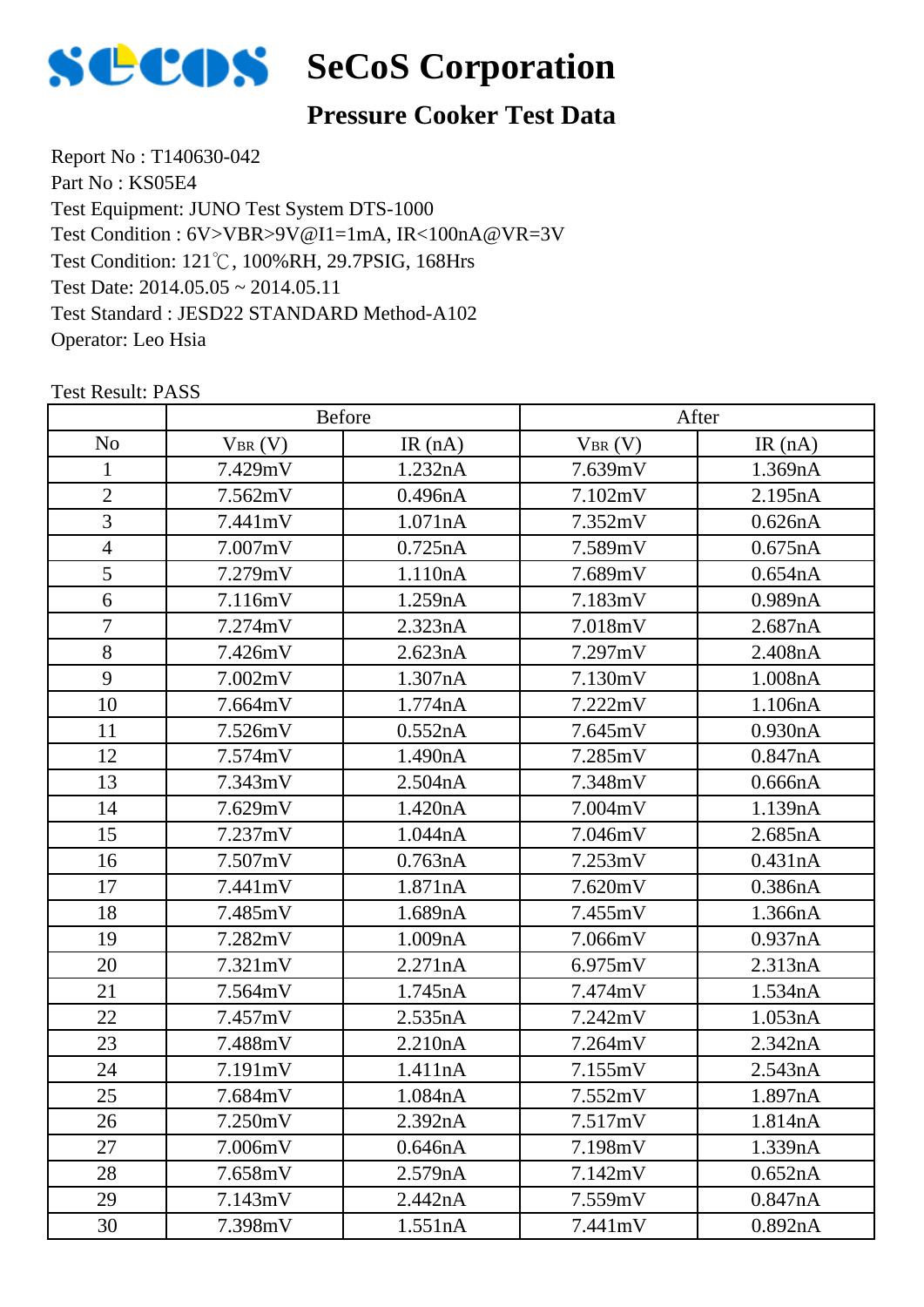

#### **Pressure Cooker Test Data**

Report No : T140630-042 Part No : KS05E4 Test Equipment: JUNO Test System DTS-1000 Test Condition: 121℃, 100%RH, 29.7PSIG, 168Hrs Test Date: 2014.05.05 ~ 2014.05.11 Test Standard : JESD22 STANDARD Method-A102 Operator: Leo Hsia Test Condition : 6V>VBR>9V@I1=1mA, IR<100nA@VR=3V

|                |             | Before  |             | After   |
|----------------|-------------|---------|-------------|---------|
| N <sub>o</sub> | $V_{BR}(V)$ | IR(nA)  | $V_{BR}(V)$ | IR(nA)  |
| 31             | 7.328mV     | 1.860nA | 7.547mV     | 2.287nA |
| 32             | 7.612mV     | 2.152nA | 7.109mV     | 1.458nA |
| 33             | 7.677mV     | 1.961nA | 7.646mV     | 0.421nA |
| 34             | 7.019mV     | 0.366nA | 6.976mV     | 0.922nA |
| 35             | 6.970mV     | 0.702nA | 7.060mV     | 2.455nA |
| 36             | 7.246mV     | 1.474nA | 7.501mV     | 0.377nA |
| 37             | 7.303mV     | 2.455nA | 7.082mV     | 2.438nA |
| 38             | 7.265mV     | 2.702nA | 7.517mV     | 2.271nA |
| 39             | 7.510mV     | 1.042nA | 7.658mV     | 0.383nA |
| 40             | 7.591mV     | 1.865nA | 7.332mV     | 0.479nA |
| 41             | 7.551mV     | 0.510nA | 7.408mV     | 1.977nA |
| 42             | 7.230mV     | 0.370nA | 7.356mV     | 1.410nA |
| 43             | 7.283mV     | 0.790nA | 7.370mV     | 1.135nA |
| 44             | 7.200mV     | 1.455nA | 7.625mV     | 2.439nA |
| 45             | 7.057mV     | 0.620nA | 7.231mV     | 1.398nA |
| 46             | 7.636mV     | 1.525nA | 7.119mV     | 0.400nA |
| 47             | 7.016mV     | 0.657nA | 7.121mV     | 1.880nA |
| 48             | 7.280mV     | 0.502nA | 7.015mV     | 2.264nA |
| 49             | 7.700mV     | 2.000nA | 7.033mV     | 1.094nA |
| 50             | 6.966mV     | 0.661nA | 7.196mV     | 2.384nA |
| 51             | 7.573mV     | 1.426nA | 7.177mV     | 2.561nA |
| 52             | 7.106mV     | 2.273nA | 6.967mV     | 0.977nA |
| 53             | 7.213mV     | 0.921nA | 7.440mV     | 0.510nA |
| 54             | 7.719mV     | 1.861nA | 7.171mV     | 1.610nA |
| 55             | 7.109mV     | 1.049nA | 6.978mV     | 0.875nA |
| 56             | 7.259mV     | 0.417nA | 7.296mV     | 0.467nA |
| 57             | 7.554mV     | 0.828nA | 7.691mV     | 1.461nA |
| 58             | 7.684mV     | 1.299nA | 7.394mV     | 2.568nA |
| 59             | 7.579mV     | 2.456nA | 7.138mV     | 1.426nA |
| 60             | 7.502mV     | 0.539nA | 7.077mV     | 1.295nA |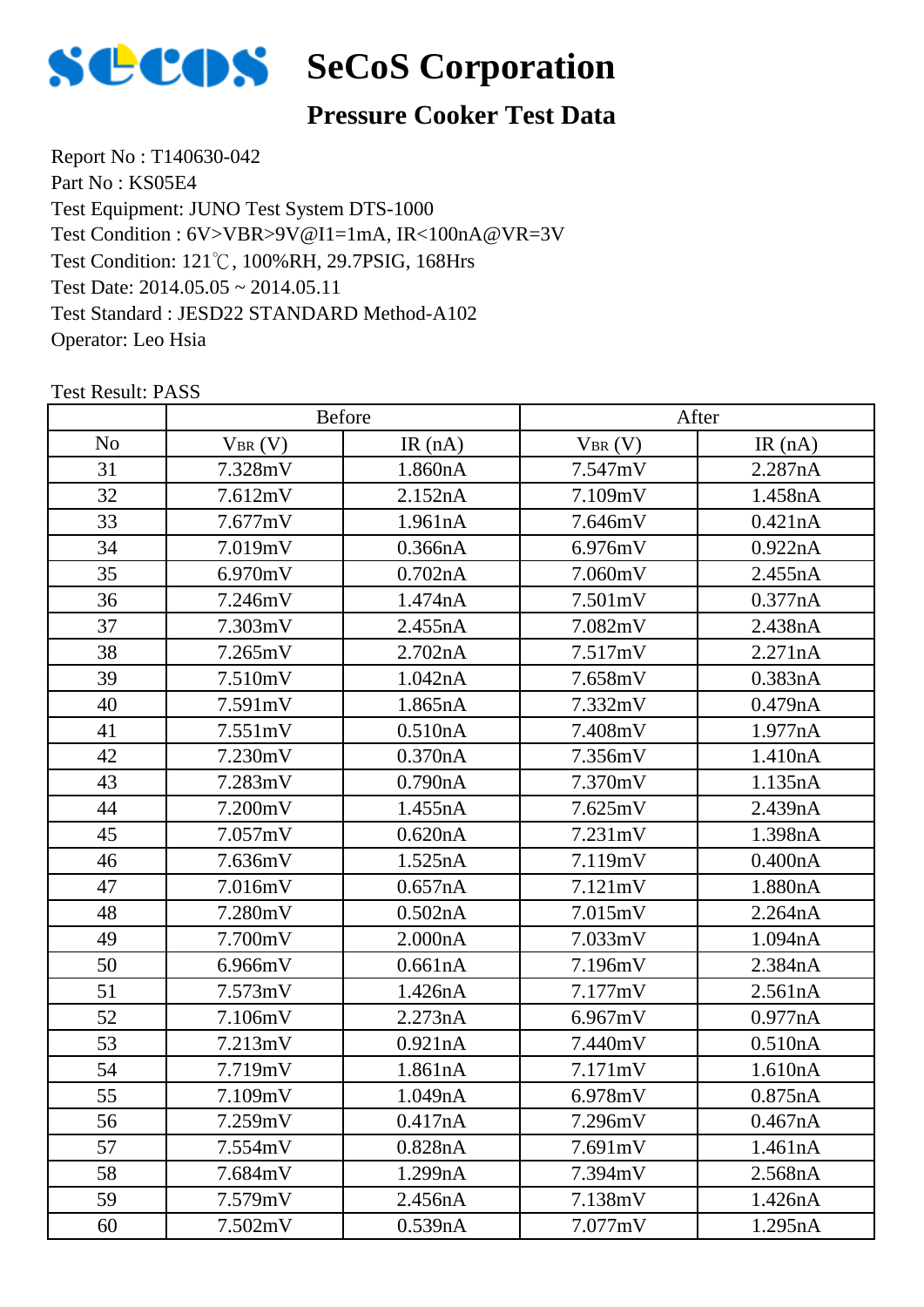

# **SCOS** SeCoS Corporation

#### **Pressure Cooker Test Data**

Report No : T140630-042 Part No : KS05E4 Test Equipment: JUNO Test System DTS-1000 Test Condition: 121℃, 100%RH, 29.7PSIG, 168Hrs Test Date: 2014.05.05 ~ 2014.05.11 Test Standard : JESD22 STANDARD Method-A102 Operator: Leo Hsia Test Condition : 6V>VBR>9V@I1=1mA, IR<100nA@VR=3V

|                |             | <b>Before</b> |             | After     |
|----------------|-------------|---------------|-------------|-----------|
| N <sub>o</sub> | $V_{BR}(V)$ | IR(nA)        | $V_{BR}(V)$ | IR $(nA)$ |
| 61             | 7.329mV     | 2.571nA       | 7.098mV     | 2.521nA   |
| 62             | 7.651mV     | 0.439nA       | 7.459mV     | 0.839nA   |
| 63             | 7.614mV     | 0.666nA       | 7.142mV     | 1.409nA   |
| 64             | 7.317mV     | 1.888nA       | 7.582mV     | 0.780nA   |
| 65             | 7.025mV     | 1.714nA       | 7.033mV     | 2.104nA   |
| 66             | 7.221mV     | 1.774nA       | 7.557mV     | 2.226nA   |
| 67             | 7.340mV     | 1.136nA       | 7.165mV     | 1.834nA   |
| 68             | 6.967mV     | 0.835nA       | 7.497mV     | 2.692nA   |
| 69             | 7.103mV     | 2.185nA       | 7.135mV     | 2.113nA   |
| 70             | 7.049mV     | 0.476nA       | 7.139mV     | 1.739nA   |
| 71             | 7.089mV     | 1.868nA       | 7.437mV     | 0.929nA   |
| 72             | 6.995mV     | 1.088nA       | 7.663mV     | 1.378nA   |
| 73             | 7.234mV     | 1.481nA       | 7.170mV     | 2.340nA   |
| 74             | 7.072mV     | 0.365nA       | 7.569mV     | 1.067nA   |
| 75             | 7.074mV     | 1.866nA       | 7.205mV     | 0.494nA   |
| 76             | 7.272mV     | 0.653nA       | 7.229mV     | 1.627nA   |
| 77             | 7.561mV     | 1.858nA       | 7.092mV     | 0.972nA   |

Test Result: PASS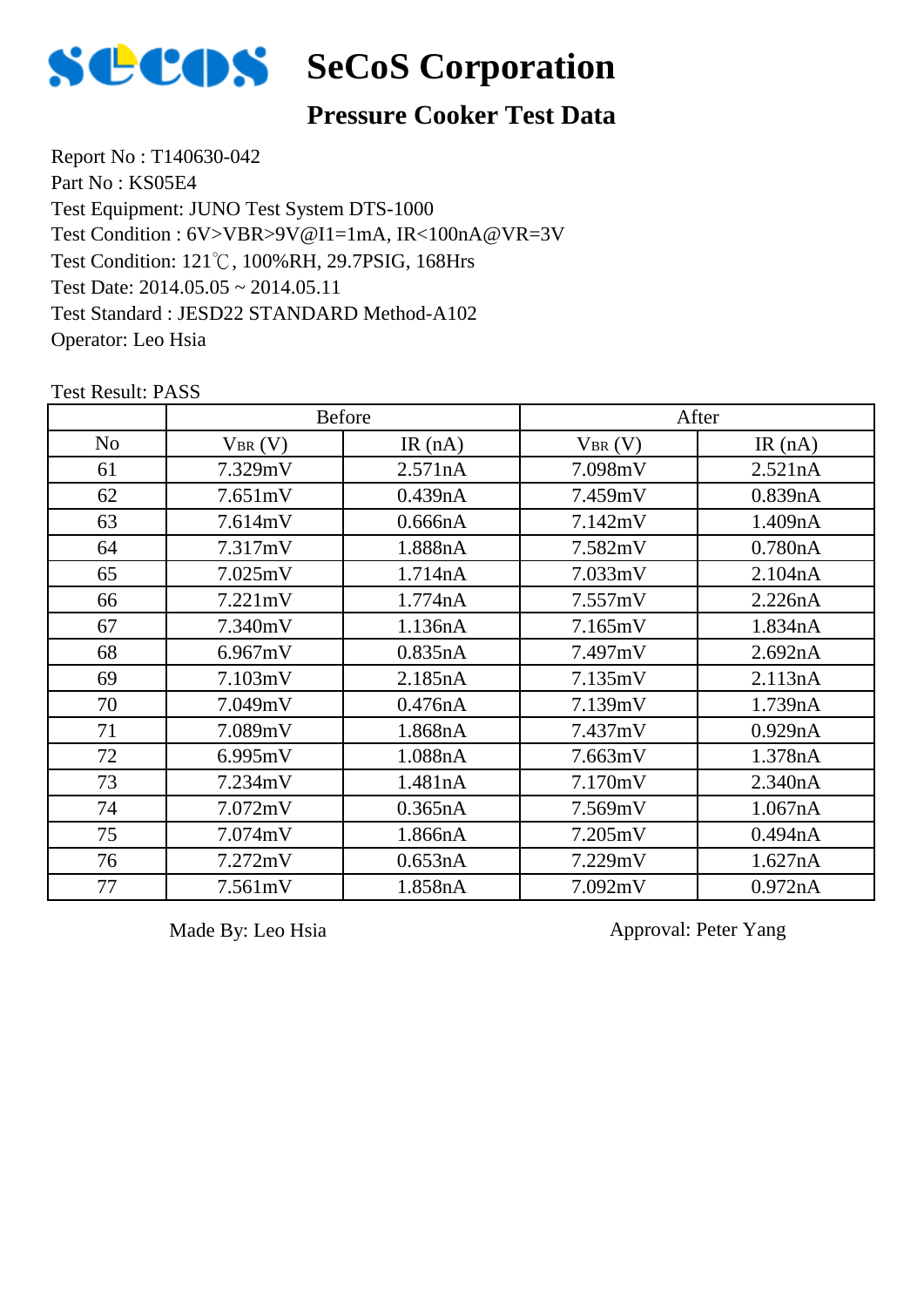

# **Temperature Cycle Test Data**

Report No : T140630-042 Part No : KS05E4 Test Equipment: JUNO Test System DTS-1000 Test Condition: -55℃/30min, 150℃/30min, for1000 Cycle Test Date: 2014.05.05 ~ 2014.06.25 Test Standard : JESD22 STANDARD Method-A104 Operator: Leo Hsia Test Condition : 6V>VBR>9V@I1=1mA, IR<100nA@VR=3V

|                |             | <b>Before</b> |             | After   |
|----------------|-------------|---------------|-------------|---------|
| N <sub>o</sub> | $V_{BR}(V)$ | IR $(nA)$     | $V_{BR}(V)$ | IR(nA)  |
| 1              | 7.311mV     | 2.193nA       | 7.415mV     | 2.681nA |
| $\overline{2}$ | 7.605mV     | 0.659nA       | 7.052mV     | 0.558nA |
| 3              | 7.561mV     | 1.021nA       | 7.366mV     | 1.471nA |
| $\overline{4}$ | 7.308mV     | 2.496nA       | 7.584mV     | 0.664nA |
| 5              | 7.411mV     | 1.710nA       | 7.531mV     | 2.221nA |
| 6              | 7.228mV     | 2.434nA       | 7.537mV     | 0.672nA |
| $\overline{7}$ | 7.523mV     | 0.366nA       | 7.056mV     | 2.543nA |
| 8              | 7.685mV     | 0.773nA       | 7.592mV     | 1.141nA |
| 9              | 7.395mV     | 1.945nA       | 7.543mV     | 2.677nA |
| 10             | 7.551mV     | 0.916nA       | 7.332mV     | 1.642nA |
| 11             | 7.012mV     | 2.286nA       | 7.409mV     | 0.873nA |
| 12             | 7.029mV     | 1.558nA       | 7.618mV     | 1.409nA |
| 13             | 7.269mV     | 1.545nA       | 7.435mV     | 1.078nA |
| 14             | 7.160mV     | 0.896nA       | 7.111mV     | 0.750nA |
| 15             | 7.135mV     | 1.634nA       | 7.124mV     | 0.685nA |
| 16             | 7.047mV     | 1.913nA       | 7.649mV     | 2.650nA |
| 17             | 7.157mV     | 1.627nA       | 7.216mV     | 0.743nA |
| 18             | 7.256mV     | 1.986nA       | 7.392mV     | 1.690nA |
| 19             | 7.613mV     | 0.693nA       | 7.402mV     | 2.650nA |
| 20             | 7.369mV     | 2.381nA       | 7.499mV     | 2.234nA |
| 21             | 7.015mV     | 1.305nA       | 7.674mV     | 1.109nA |
| 22             | 7.614mV     | 2.683nA       | 7.094mV     | 1.331nA |
| 23             | 7.596mV     | 1.488nA       | 7.201mV     | 1.249nA |
| 24             | 7.002mV     | 0.578nA       | 7.395mV     | 1.371nA |
| 25             | 7.709mV     | 2.647nA       | 7.483mV     | 1.800nA |
| 26             | 7.483mV     | 1.360nA       | 7.031mV     | 2.656nA |
| 27             | 7.676mV     | 2.319nA       | 7.083mV     | 2.582nA |
| 28             | 7.237mV     | 1.143nA       | 7.147mV     | 1.046nA |
| 29             | 7.188mV     | 0.706nA       | 7.542mV     | 1.793nA |
| 30             | 7.440mV     | 2.587nA       | 7.664mV     | 2.640nA |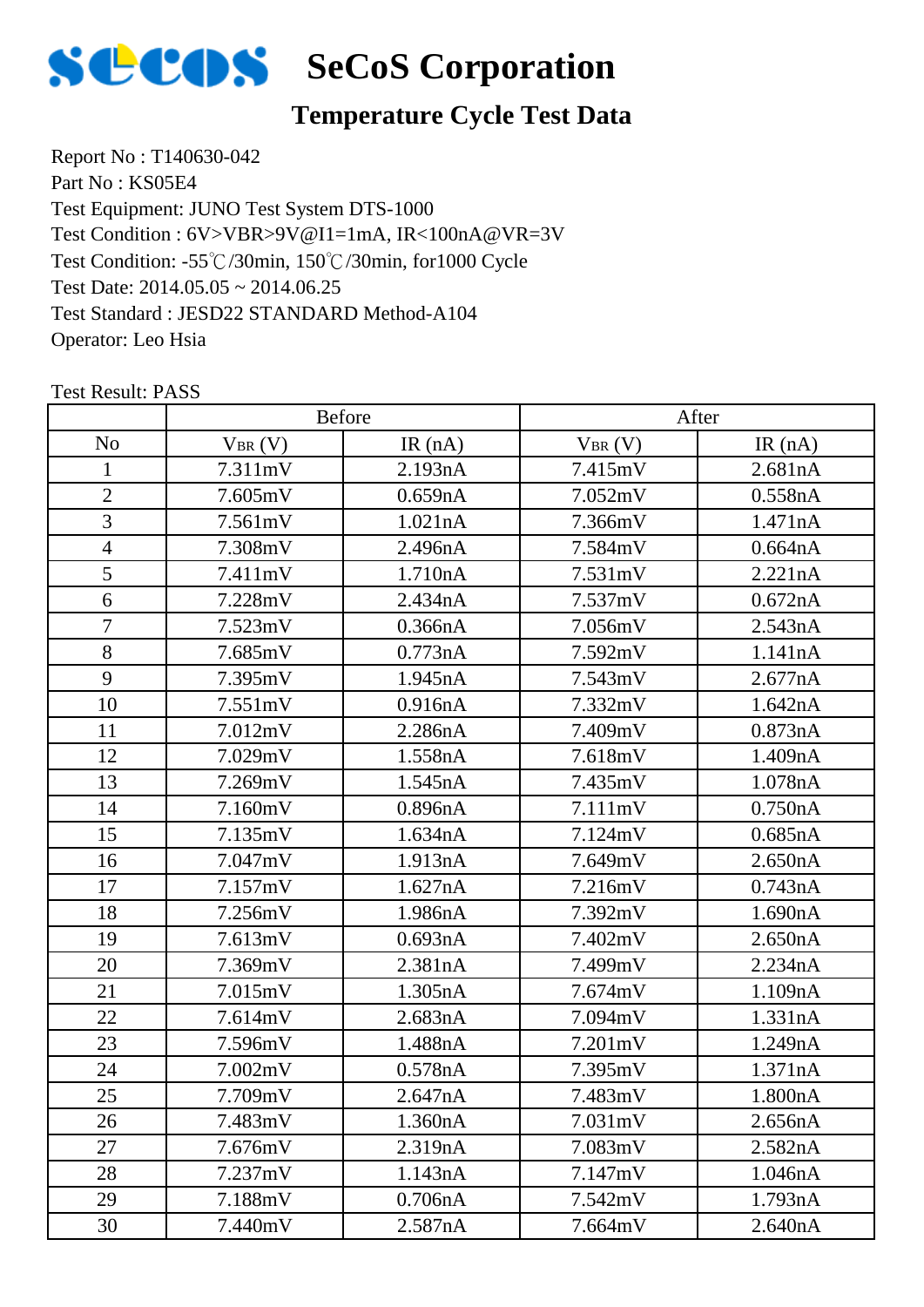

# **Temperature Cycle Test Data**

Report No : T140630-042 Part No : KS05E4 Test Equipment: JUNO Test System DTS-1000 Test Condition: -55℃/30min, 150℃/30min, for1000 Cycle Test Date: 2014.05.05 ~ 2014.06.25 Test Standard : JESD22 STANDARD Method-A104 Operator: Leo Hsia Test Condition : 6V>VBR>9V@I1=1mA, IR<100nA@VR=3V

|                |             | <b>Before</b> |             | After   |
|----------------|-------------|---------------|-------------|---------|
| N <sub>o</sub> | $V_{BR}(V)$ | IR $(nA)$     | $V_{BR}(V)$ | IR(nA)  |
| 31             | 7.323mV     | 0.802nA       | 7.416mV     | 1.412nA |
| 32             | 7.698mV     | 1.203nA       | 7.421mV     | 2.064nA |
| 33             | 7.270mV     | 0.979nA       | 7.630mV     | 1.865nA |
| 34             | 7.428mV     | 1.737nA       | 7.139mV     | 2.534nA |
| 35             | 6.991mV     | 1.429nA       | 6.999mV     | 1.354nA |
| 36             | 7.243mV     | 1.261nA       | 7.285mV     | 1.080nA |
| 37             | 7.056mV     | 2.030nA       | 7.039mV     | 1.480nA |
| 38             | 7.237mV     | 1.830nA       | 7.358mV     | 0.367nA |
| 39             | 7.432mV     | 1.654nA       | 7.114mV     | 1.683nA |
| 40             | 6.988mV     | 2.604nA       | 7.491mV     | 2.287nA |
| 41             | 7.083mV     | 1.972nA       | 7.060mV     | 0.757nA |
| 42             | 7.003mV     | 2.156nA       | 7.286mV     | 1.260nA |
| 43             | 6.980mV     | 0.906nA       | 7.373mV     | 2.133nA |
| 44             | 7.602mV     | 2.265nA       | 7.487mV     | 2.610nA |
| 45             | 7.585mV     | 1.676nA       | 7.226mV     | 1.997nA |
| 46             | 7.237mV     | 0.438nA       | 7.506mV     | 1.715nA |
| 47             | 7.340mV     | 1.578nA       | 7.619mV     | 2.092nA |
| 48             | 7.318mV     | 2.089nA       | 7.399mV     | 2.325nA |
| 49             | 7.339mV     | 1.861nA       | 7.140mV     | 0.636nA |
| 50             | 7.228mV     | 1.381nA       | 7.391mV     | 0.398nA |
| 51             | 7.495mV     | 1.066nA       | 7.670mV     | 1.221nA |
| 52             | 7.474mV     | 2.208nA       | 7.181mV     | 2.120nA |
| 53             | 7.401mV     | 2.359nA       | 7.630mV     | 1.531nA |
| 54             | 7.688mV     | 2.232nA       | 7.471mV     | 1.684nA |
| 55             | 7.578mV     | 0.969nA       | 7.061mV     | 2.184nA |
| 56             | 7.418mV     | 2.566nA       | 7.597mV     | 1.729nA |
| 57             | 7.339mV     | 0.460nA       | 7.031mV     | 1.258nA |
| 58             | 7.513mV     | 2.018nA       | 7.476mV     | 2.140nA |
| 59             | 7.491mV     | 2.238nA       | 7.184mV     | 2.138nA |
| 60             | 7.219mV     | 1.414nA       | 7.094mV     | 1.332nA |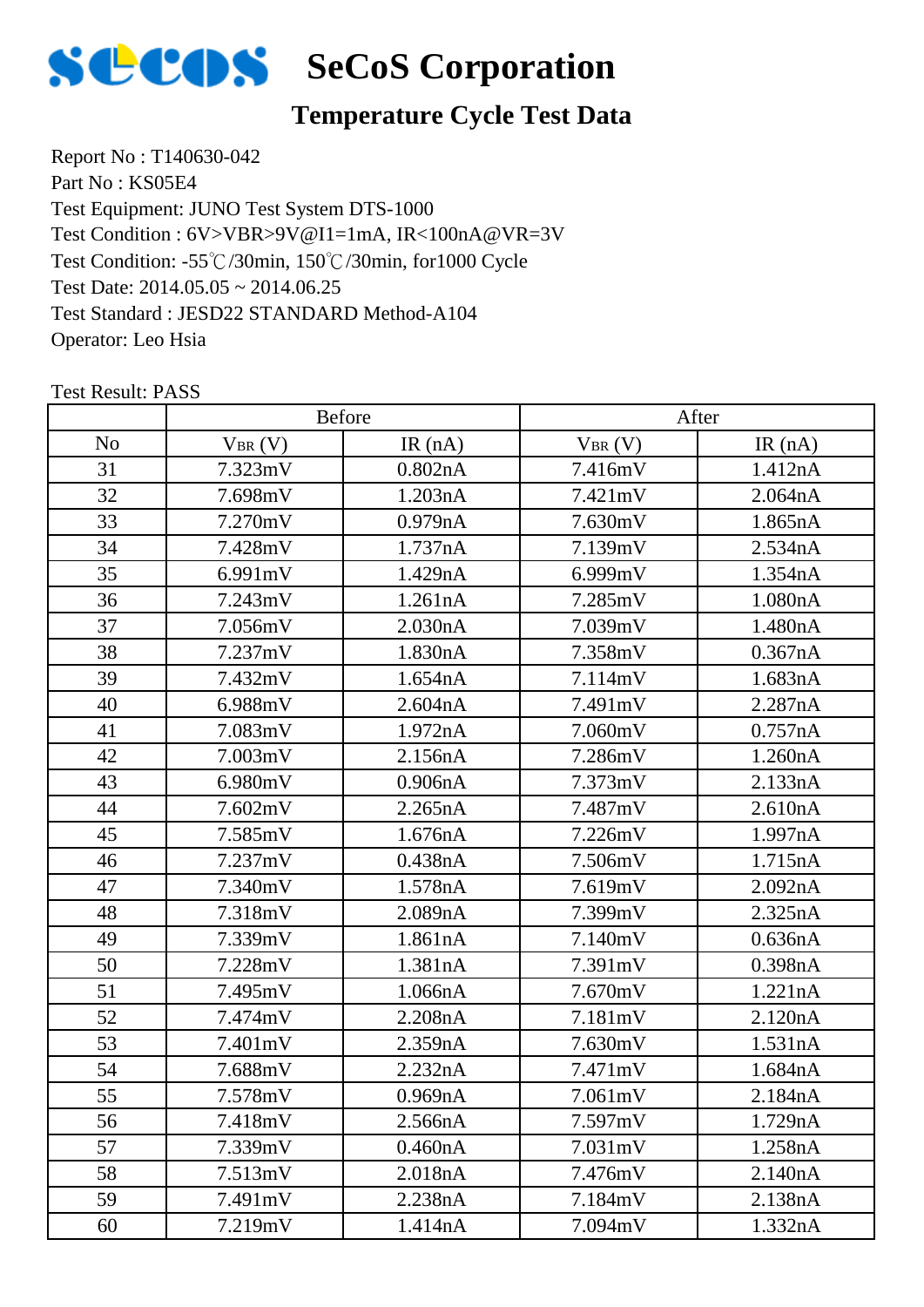

## **Temperature Cycle Test Data**

Report No : T140630-042 Part No : KS05E4 Test Equipment: JUNO Test System DTS-1000 Test Condition: -55℃/30min, 150℃/30min, for1000 Cycle Test Date: 2014.05.05 ~ 2014.06.25 Test Standard : JESD22 STANDARD Method-A104 Operator: Leo Hsia Test Condition : 6V>VBR>9V@I1=1mA, IR<100nA@VR=3V

|                |             | <b>Before</b> |             | After     |
|----------------|-------------|---------------|-------------|-----------|
| N <sub>o</sub> | $V_{BR}(V)$ | IR $(nA)$     | $V_{BR}(V)$ | IR $(nA)$ |
| 61             | 7.318mV     | 0.895nA       | 7.558mV     | 1.453nA   |
| 62             | 7.240mV     | 2.019nA       | 7.478mV     | 1.769nA   |
| 63             | 7.131mV     | 2.614nA       | 7.421mV     | 0.700nA   |
| 64             | 7.329mV     | 1.465nA       | 7.228mV     | 1.995nA   |
| 65             | 7.086mV     | 0.927nA       | 7.528mV     | 0.428nA   |
| 66             | 7.232mV     | 0.503nA       | 7.472mV     | 0.942nA   |
| 67             | 7.493mV     | 1.601nA       | 6.980mV     | 0.589nA   |
| 68             | 7.242mV     | 0.790nA       | 7.195mV     | 0.724nA   |
| 69             | 7.047mV     | 2.405nA       | 7.297mV     | 1.157nA   |
| 70             | 7.529mV     | 1.929nA       | 6.979mV     | 0.457nA   |
| 71             | 7.227mV     | 1.153nA       | 7.002mV     | 2.239nA   |
| 72             | 7.419mV     | 0.530nA       | 7.279mV     | 1.702nA   |
| 73             | 7.513mV     | 1.734nA       | 7.438mV     | 1.108nA   |
| 74             | 7.313mV     | 2.507nA       | 7.675mV     | 0.501nA   |
| 75             | 7.214mV     | 1.275nA       | 7.113mV     | 1.277nA   |
| 76             | 7.055mV     | 2.339nA       | 7.224mV     | 0.642nA   |
| 77             | 6.973mV     | 0.721nA       | 7.677mV     | 0.954nA   |

Test Result: PASS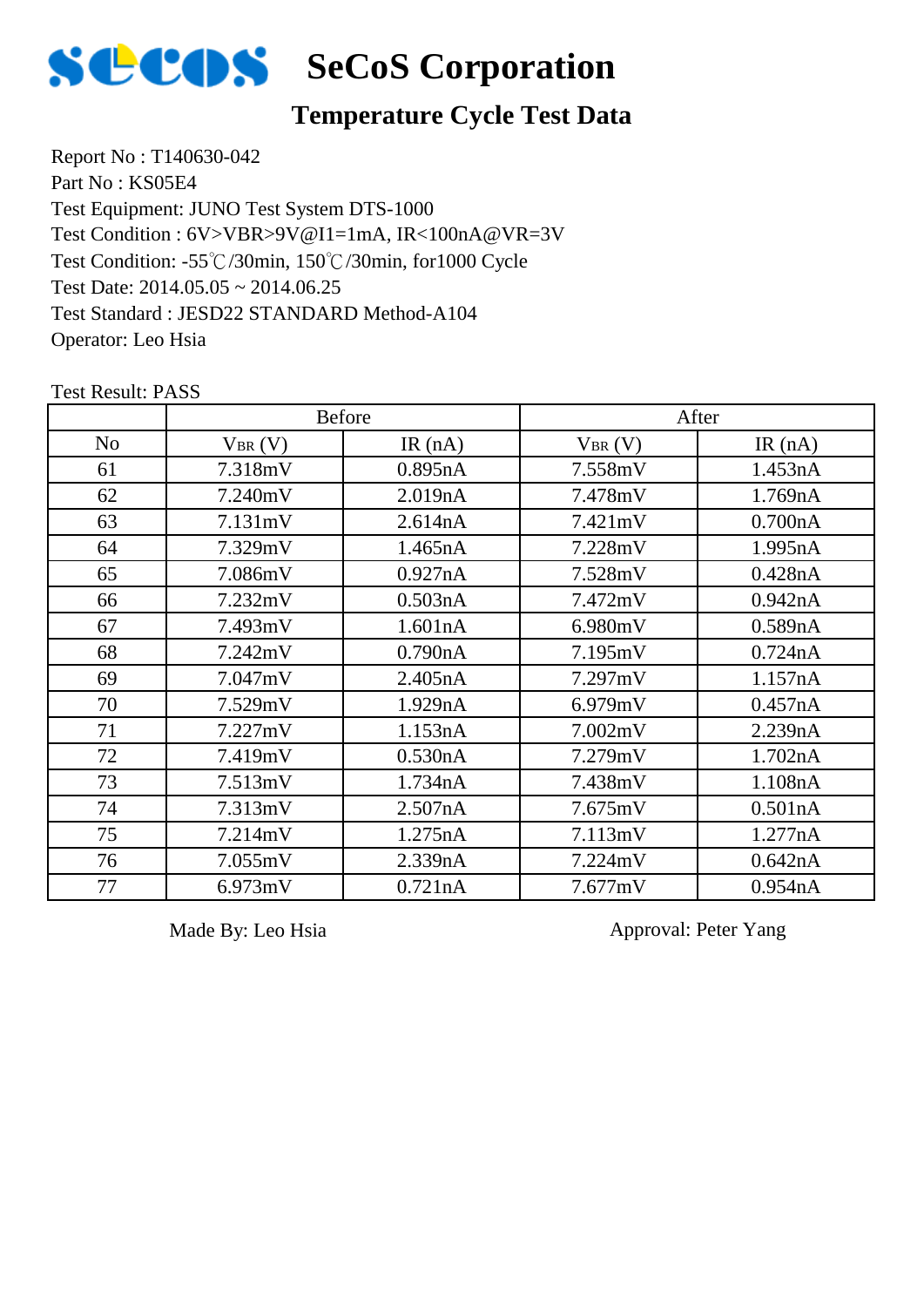

## **High Temperature High Humidity Test Data**

Report No : T140630-042 Part No : KS05E4 Test Equipment: JUNO Test System DTS-1000 Test Condition: 85±2℃, 85±5%RH, 1000Hrs Test Date: 2014.05.11 ~ 2014.06.23 Test Standard : JESD22 STANDARD Method-A101 Operator: Leo Hsia Test Condition : 6V>VBR>9V@I1=1mA, IR<100nA@VR=3V

|                |             | <b>Before</b> |             | After   |
|----------------|-------------|---------------|-------------|---------|
| N <sub>o</sub> | $V_{BR}(V)$ | IR $(nA)$     | $V_{BR}(V)$ | IR(nA)  |
| 1              | 7.605mV     | 0.623nA       | 7.089mV     | 0.945nA |
| $\overline{2}$ | 7.203mV     | 1.798nA       | 7.229mV     | 2.290nA |
| 3              | 7.310mV     | 1.348nA       | 7.056mV     | 2.486nA |
| $\overline{4}$ | 7.588mV     | 2.090nA       | 6.984mV     | 0.567nA |
| 5              | 7.199mV     | 1.849nA       | 7.092mV     | 2.666nA |
| 6              | 7.589mV     | 0.836nA       | 7.270mV     | 2.350nA |
| $\tau$         | 7.680mV     | 1.352nA       | 7.342mV     | 1.405nA |
| 8              | 7.386mV     | 0.715nA       | 7.092mV     | 0.549nA |
| 9              | 7.087mV     | 2.169nA       | 7.072mV     | 1.628nA |
| 10             | 7.156mV     | 2.618nA       | 7.088mV     | 1.779nA |
| 11             | 7.212mV     | 0.759nA       | 7.308mV     | 1.103nA |
| 12             | 7.031mV     | 1.431nA       | 7.400mV     | 2.490nA |
| 13             | 7.431mV     | 1.634nA       | 7.359mV     | 2.566nA |
| 14             | 7.022mV     | 2.635nA       | 6.992mV     | 0.708nA |
| 15             | 7.344mV     | 1.293nA       | 7.641mV     | 1.431nA |
| 16             | 7.003mV     | 2.006nA       | 7.478mV     | 1.603nA |
| 17             | 7.064mV     | 1.582nA       | 7.363mV     | 1.280nA |
| 18             | 7.660mV     | 0.780nA       | 7.047mV     | 1.078nA |
| 19             | 7.048mV     | 2.280nA       | 7.388mV     | 1.364nA |
| 20             | 7.709mV     | 1.497nA       | 7.104mV     | 0.732nA |
| 21             | 7.271mV     | 2.513nA       | 7.427mV     | 0.672nA |
| 22             | 7.362mV     | 1.494nA       | 6.985mV     | 1.035nA |
| 23             | 7.350mV     | 2.299nA       | 7.041mV     | 1.999nA |
| 24             | 7.604mV     | 1.825nA       | 6.981mV     | 0.978nA |
| 25             | 6.970mV     | 2.610nA       | 7.400mV     | 1.458nA |
| 26             | 7.371mV     | 0.438nA       | 7.324mV     | 1.119nA |
| 27             | 7.126mV     | 2.017nA       | 7.321mV     | 2.095nA |
| 28             | 7.123mV     | 0.665nA       | 7.636mV     | 1.921nA |
| 29             | 7.520mV     | 1.653nA       | 7.288mV     | 1.371nA |
| 30             | 7.520mV     | 0.530nA       | 7.005mV     | 2.557nA |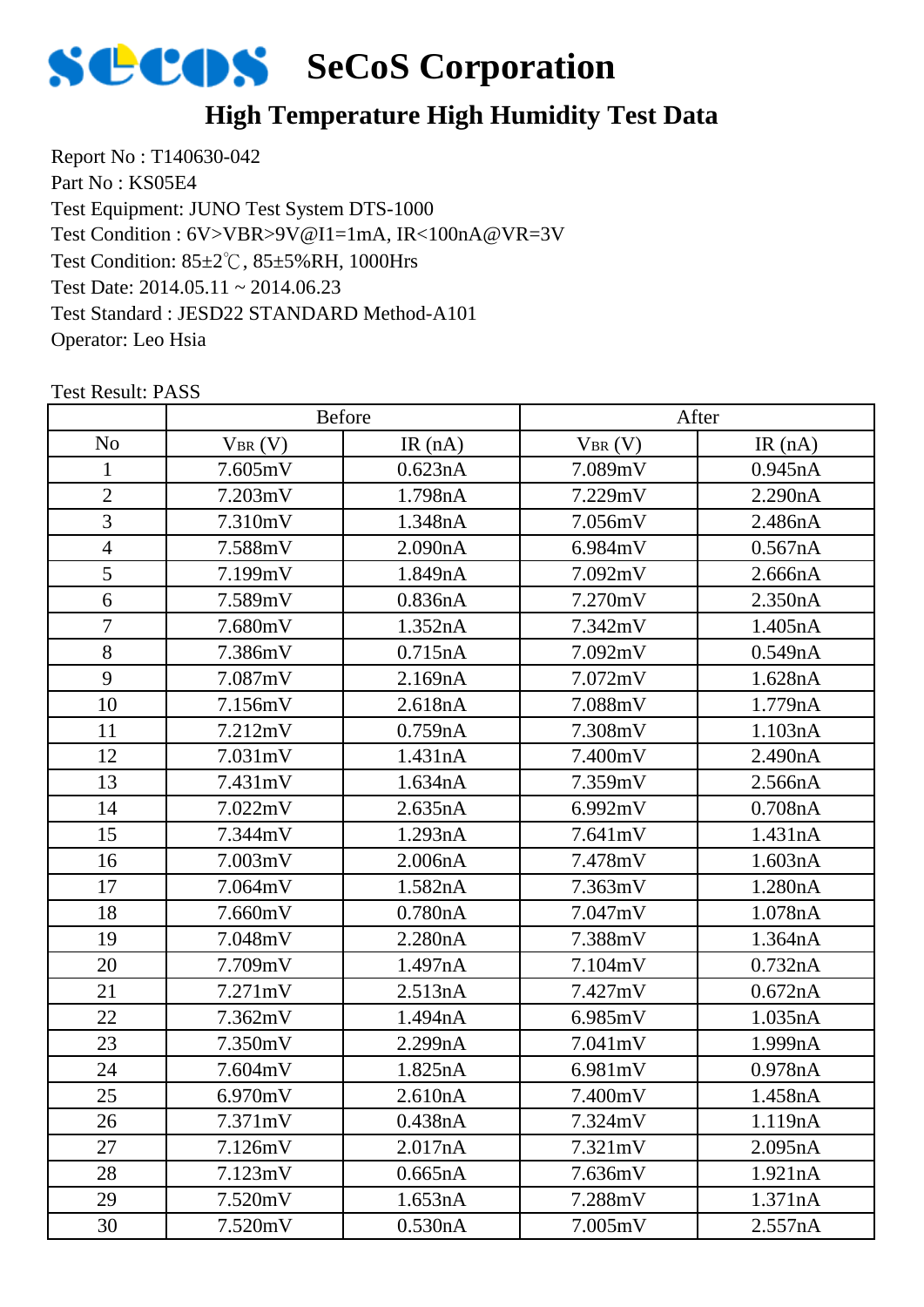

## **High Temperature High Humidity Test Data**

Report No : T140630-042 Part No : KS05E4 Test Equipment: JUNO Test System DTS-1000 Test Condition: 85±2℃, 85±5%RH, 1000Hrs Test Date: 2014.05.11 ~ 2014.06.23 Test Standard : JESD22 STANDARD Method-A101 Operator: Leo Hsia Test Condition : 6V>VBR>9V@I1=1mA, IR<100nA@VR=3V

|                |             | <b>Before</b> |             | After   |
|----------------|-------------|---------------|-------------|---------|
| N <sub>0</sub> | $V_{BR}(V)$ | IR $(nA)$     | $V_{BR}(V)$ | IR(nA)  |
| 31             | 7.329mV     | 2.060nA       | 7.102mV     | 2.053nA |
| 32             | 7.682mV     | 2.151nA       | 7.247mV     | 2.281nA |
| 33             | 7.202mV     | 0.486nA       | 7.580mV     | 1.999nA |
| 34             | 7.260mV     | 1.700nA       | 7.379mV     | 2.304nA |
| 35             | 7.599mV     | 2.676nA       | 7.045mV     | 2.671nA |
| 36             | 7.558mV     | 1.429nA       | 7.233mV     | 1.152nA |
| 37             | 7.262mV     | 2.662nA       | 6.968mV     | 0.662nA |
| 38             | 7.256mV     | 1.283nA       | 7.230mV     | 2.376nA |
| 39             | 7.449mV     | 2.018nA       | 7.479mV     | 2.447nA |
| 40             | 7.708mV     | 2.168nA       | 7.188mV     | 1.790nA |
| 41             | 7.522mV     | 2.030nA       | 7.609mV     | 0.786nA |
| 42             | 7.518mV     | 1.084nA       | 7.011mV     | 1.458nA |
| 43             | 7.060mV     | 1.582nA       | 7.523mV     | 1.702nA |
| 44             | 7.060mV     | 2.057nA       | 7.372mV     | 1.975nA |
| 45             | 7.065mV     | 0.699nA       | 7.000mV     | 1.438nA |
| 46             | 7.196mV     | 1.806nA       | 7.081mV     | 0.467nA |
| 47             | 7.145mV     | 2.100nA       | 7.262mV     | 2.364nA |
| 48             | 7.113mV     | 0.766nA       | 7.181mV     | 1.479nA |
| 49             | 7.351mV     | 2.280nA       | 7.117mV     | 1.082nA |
| 50             | 7.068mV     | 0.850nA       | 7.635mV     | 2.407nA |
| 51             | 7.597mV     | 1.970nA       | 7.075mV     | 1.543nA |
| 52             | 7.004mV     | 1.440nA       | 7.669mV     | 0.780nA |
| 53             | 7.038mV     | 1.044nA       | 7.524mV     | 0.414nA |
| 54             | 6.986mV     | 0.959nA       | 7.033mV     | 1.082nA |
| 55             | 7.703mV     | 1.733nA       | 7.508mV     | 2.194nA |
| 56             | 7.462mV     | 0.431nA       | 7.503mV     | 1.059nA |
| 57             | 7.057mV     | 2.697nA       | 7.620mV     | 2.040nA |
| 58             | 7.171mV     | 2.553nA       | 7.375mV     | 0.662nA |
| 59             | 7.205mV     | 0.400nA       | 7.471mV     | 2.345nA |
| 60             | 7.207mV     | 1.370nA       | 6.972mV     | 0.729nA |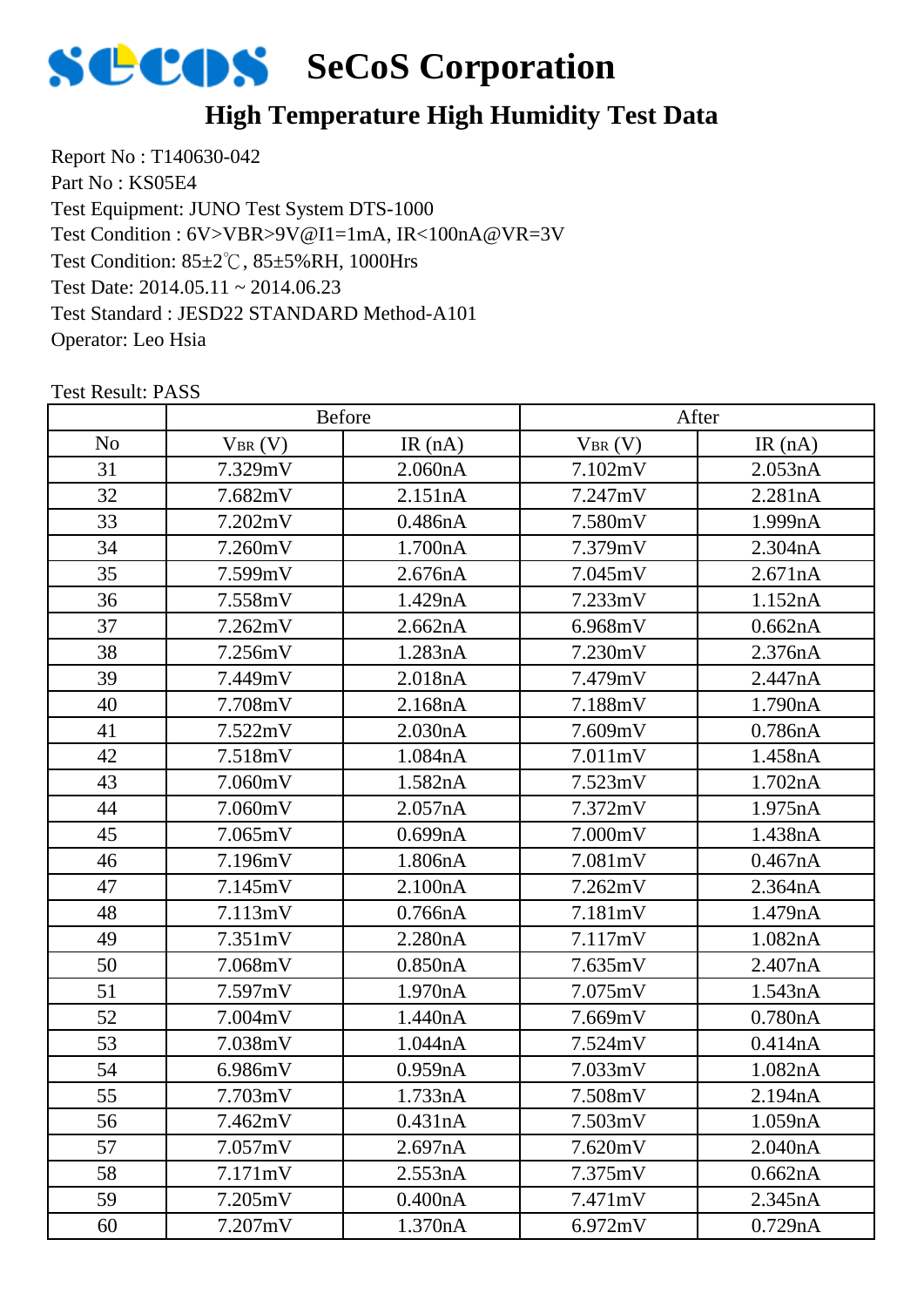

## **High Temperature High Humidity Test Data**

Report No : T140630-042 Part No : KS05E4 Test Equipment: JUNO Test System DTS-1000 Test Condition: 85±2℃, 85±5%RH, 1000Hrs Test Date: 2014.05.11 ~ 2014.06.23 Test Standard : JESD22 STANDARD Method-A101 Operator: Leo Hsia Test Condition : 6V>VBR>9V@I1=1mA, IR<100nA@VR=3V

|                |             | <b>Before</b> |                   | After     |
|----------------|-------------|---------------|-------------------|-----------|
| N <sub>o</sub> | $V_{BR}(V)$ | IR $(nA)$     | $V_{BR}(V)$       | IR $(nA)$ |
| 61             | 7.415mV     | 2.010nA       | 7.123mV           | 0.366nA   |
| 62             | 7.536mV     | 1.331nA       | 7.108mV           | 2.146nA   |
| 63             | 7.166mV     | 1.106nA       | 7.229mV           | 2.585nA   |
| 64             | 7.379mV     | 1.973nA       | 7.500mV           | 1.902nA   |
| 65             | 7.082mV     | 0.574nA       | $7.201 \text{mV}$ | 2.115nA   |
| 66             | 7.543mV     | 1.421nA       | 7.607mV           | 1.040nA   |
| 67             | 7.159mV     | 1.926nA       | 7.504mV           | 1.539nA   |
| 68             | 7.605mV     | 2.355nA       | 7.192mV           | 1.123nA   |
| 69             | 7.181mV     | 0.958nA       | 7.361mV           | 1.963nA   |
| 70             | 7.654mV     | 1.027nA       | 7.624mV           | 1.131nA   |
| 71             | 7.122mV     | 0.949nA       | 7.085mV           | 0.924nA   |
| 72             | 6.975mV     | 2.107nA       | 7.009mV           | 1.589nA   |
| 73             | 7.260mV     | 0.913nA       | 7.614mV           | 1.463nA   |
| 74             | 7.516mV     | 0.893nA       | 7.320mV           | 1.013nA   |
| 75             | 7.396mV     | 1.448nA       | 7.115mV           | 1.056nA   |
| 76             | 7.138mV     | 2.301nA       | 6.975mV           | 0.397nA   |
| 77             | 7.335mV     | 1.285nA       | 7.706mV           | 1.211nA   |

Test Result: PASS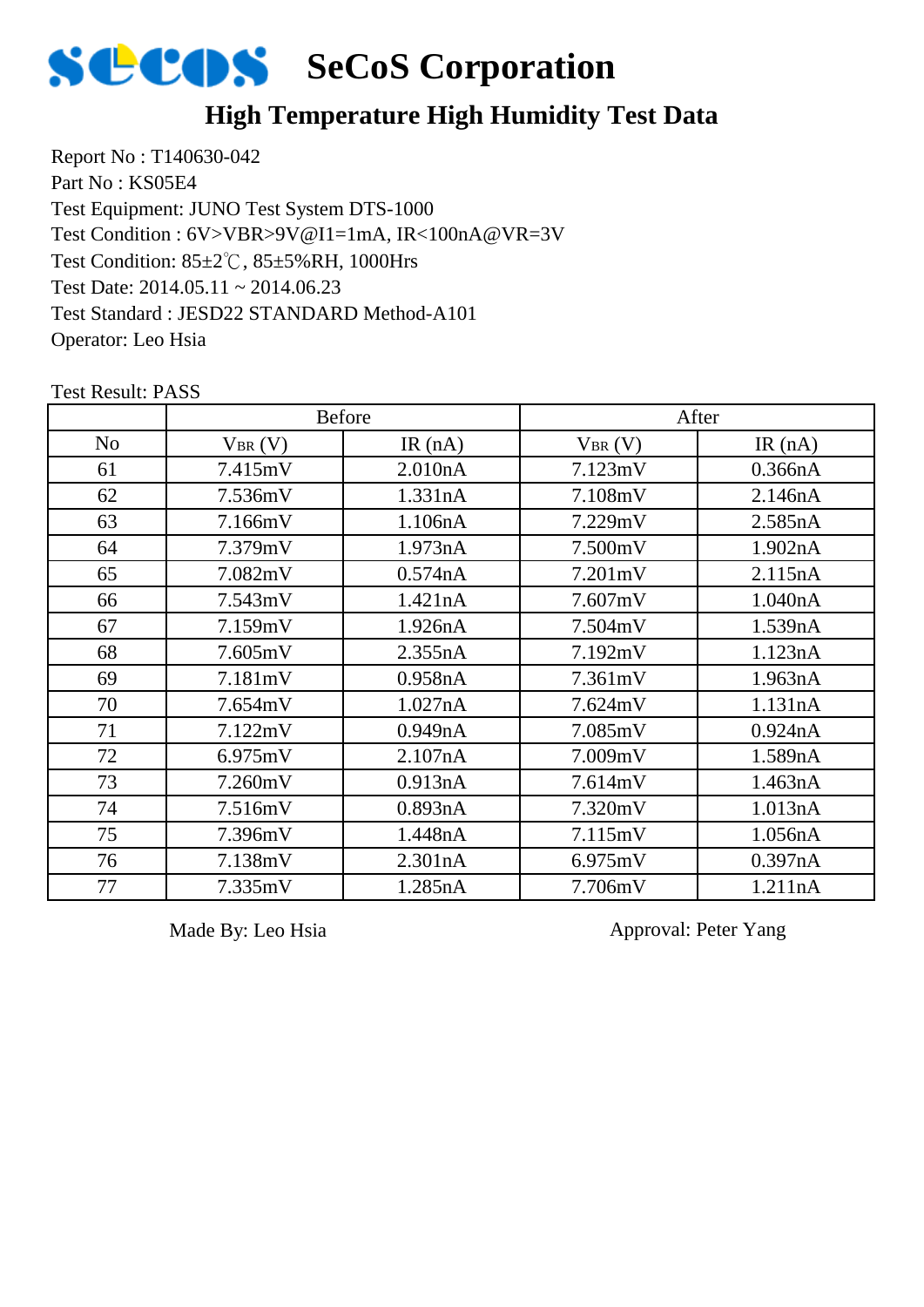

## **High Temper High Humidity Reverse Bies Test Data**

Report No : T140630-042 Part No : KS05E4 Test Equipment: JUNO Test System DTS-1000 Test Condition: 85±2℃, 85±5%RH, 1000Hrs Test Date: 2014.05.11 ~ 2014.06.23 Test Standard : JESD22 STANDARD Method-A101 Operator: Leo Hsia Test Condition : 6V>VBR>9V@I1=1mA, IR<100nA@VR=3V

|                |             | <b>Before</b> |             | After   |
|----------------|-------------|---------------|-------------|---------|
| N <sub>o</sub> | $V_{BR}(V)$ | IR $(nA)$     | $V_{BR}(V)$ | IR(nA)  |
| 1              | 7.212mV     | 1.303nA       | 7.173mV     | 1.103nA |
| $\overline{2}$ | 7.627mV     | 1.181nA       | 7.204mV     | 1.352nA |
| 3              | 7.456mV     | 1.684nA       | 7.424mV     | 2.319nA |
| $\overline{4}$ | 7.533mV     | 2.409nA       | 7.121mV     | 1.592nA |
| 5              | 7.546mV     | 1.359nA       | 7.437mV     | 2.137nA |
| 6              | 7.434mV     | 1.043nA       | 7.426mV     | 2.144nA |
| $\overline{7}$ | 7.562mV     | 2.657nA       | 7.061mV     | 0.675nA |
| 8              | 7.468mV     | 1.306nA       | 7.278mV     | 2.350nA |
| 9              | 7.034mV     | 0.374nA       | 7.673mV     | 1.497nA |
| 10             | 7.350mV     | 2.577nA       | 7.348mV     | 1.297nA |
| 11             | 7.611mV     | 1.328nA       | 7.434mV     | 1.197nA |
| 12             | 7.360mV     | 1.577nA       | 6.989mV     | 2.627nA |
| 13             | 6.976mV     | 0.479nA       | 7.276mV     | 1.557nA |
| 14             | 7.032mV     | 2.032nA       | 7.057mV     | 2.371nA |
| 15             | 7.307mV     | 1.063nA       | 7.268mV     | 2.410nA |
| 16             | 7.123mV     | 1.704nA       | 7.360mV     | 2.195nA |
| 17             | 7.511mV     | 0.620nA       | 7.131mV     | 1.840nA |
| 18             | 7.136mV     | 2.539nA       | 7.439mV     | 2.212nA |
| 19             | 7.123mV     | 1.747nA       | 7.624mV     | 1.459nA |
| 20             | 6.984mV     | 1.030nA       | 7.108mV     | 2.403nA |
| 21             | 7.520mV     | 0.701nA       | 7.321mV     | 2.082nA |
| 22             | 7.057mV     | 0.521nA       | 7.107mV     | 1.862nA |
| 23             | 7.010mV     | 0.831nA       | 7.658mV     | 0.737nA |
| 24             | 7.626mV     | 1.559nA       | 7.571mV     | 1.630nA |
| 25             | 7.154mV     | 2.600nA       | 7.404mV     | 1.999nA |
| 26             | 7.560mV     | 2.380nA       | 7.133mV     | 1.391nA |
| 27             | 7.271mV     | 0.728nA       | 7.229mV     | 1.461nA |
| 28             | 7.229mV     | 1.122nA       | 6.968mV     | 2.087nA |
| 29             | 7.077mV     | 2.157nA       | 7.369mV     | 2.159nA |
| 30             | 7.400mV     | 0.859nA       | 7.454mV     | 1.264nA |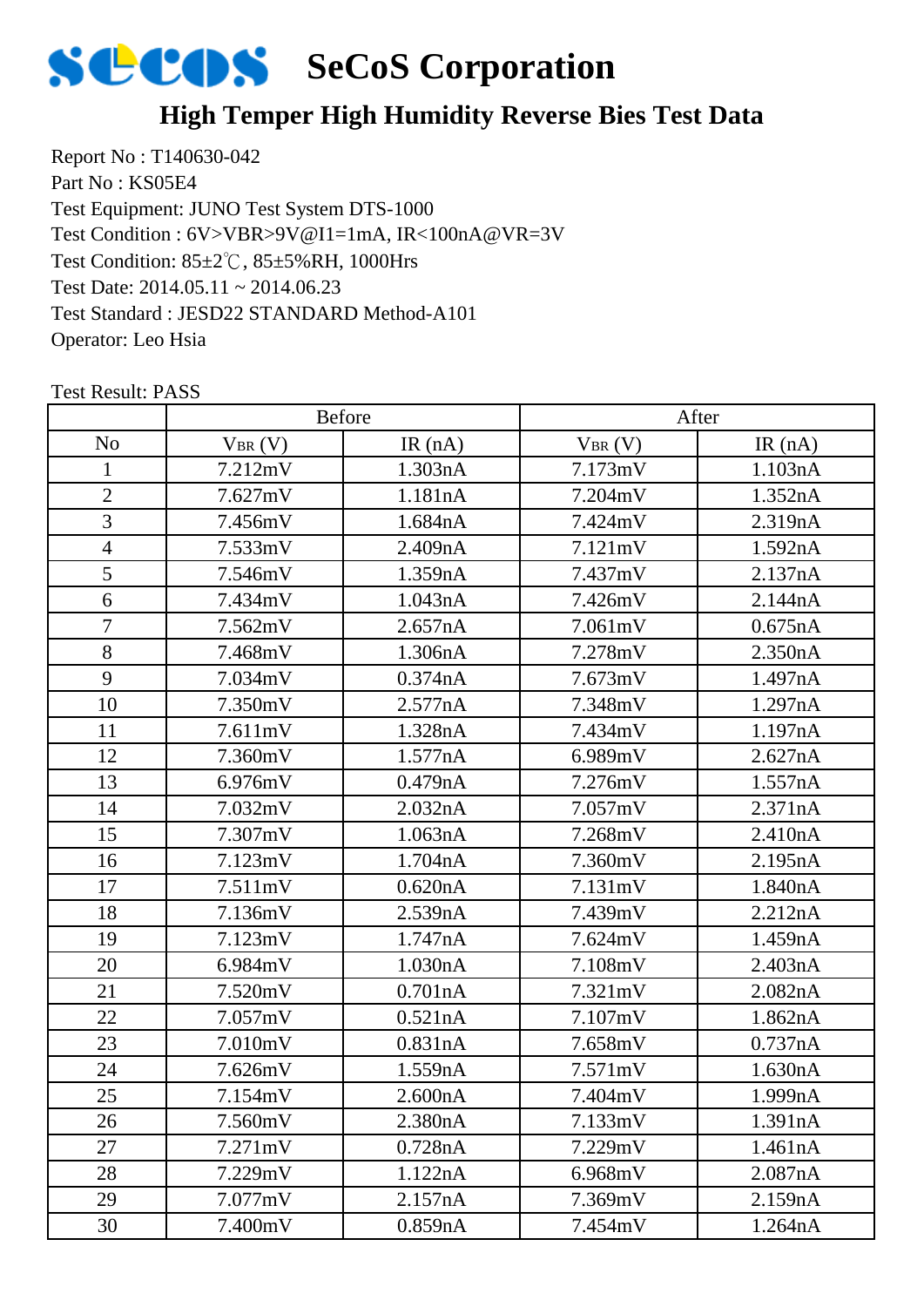

## **High Temper High Humidity Reverse Bies Test Data**

Report No : T140630-042 Part No : KS05E4 Test Equipment: JUNO Test System DTS-1000 Test Condition: 85±2℃, 85±5%RH, 1000Hrs Test Date: 2014.05.11 ~ 2014.06.23 Test Standard : JESD22 STANDARD Method-A101 Operator: Leo Hsia Test Condition : 6V>VBR>9V@I1=1mA, IR<100nA@VR=3V

|                |             | <b>Before</b> |                   | After   |
|----------------|-------------|---------------|-------------------|---------|
| N <sub>o</sub> | $V_{BR}(V)$ | IR $(nA)$     | $V_{BR}(V)$       | IR(nA)  |
| 31             | 7.163mV     | 2.157nA       | 7.107mV           | 1.112nA |
| 32             | 7.084mV     | 2.596nA       | 7.407mV           | 1.417nA |
| 33             | 7.077mV     | 2.678nA       | 7.575mV           | 1.392nA |
| 34             | 7.073mV     | 1.847nA       | 7.264mV           | 2.080nA |
| 35             | 7.412mV     | 1.345nA       | 7.553mV           | 0.878nA |
| 36             | 7.717mV     | 1.455nA       | $7.221 \text{mV}$ | 0.627nA |
| 37             | 7.102mV     | 2.631nA       | 7.219mV           | 0.749nA |
| 38             | 7.249mV     | 1.107nA       | 7.016mV           | 1.774nA |
| 39             | 7.499mV     | 0.925nA       | 7.145mV           | 2.411nA |
| 40             | 7.415mV     | 1.010nA       | 7.527mV           | 2.103nA |
| 41             | 7.275mV     | 1.215nA       | 7.530mV           | 0.737nA |
| 42             | 7.673mV     | 0.887nA       | 7.352mV           | 0.497nA |
| 43             | 7.477mV     | 0.673nA       | 7.521mV           | 1.764nA |
| 44             | 7.601mV     | 0.393nA       | 7.688mV           | 1.369nA |
| 45             | 7.448mV     | 1.218nA       | 7.649mV           | 0.939nA |
| 46             | 7.222mV     | 1.900nA       | 7.667mV           | 2.237nA |
| 47             | 7.718mV     | 2.707nA       | 7.320mV           | 1.022nA |
| 48             | 7.073mV     | 1.049nA       | 7.497mV           | 2.706nA |
| 49             | 7.647mV     | 2.584nA       | 6.980mV           | 2.392nA |
| 50             | 7.334mV     | 2.018nA       | 7.415mV           | 1.195nA |
| 51             | 7.278mV     | 0.957nA       | 7.551mV           | 2.374nA |
| 52             | 7.430mV     | 1.688nA       | 7.376mV           | 0.460nA |
| 53             | 7.608mV     | 1.996nA       | 7.003mV           | 0.879nA |
| 54             | 7.616mV     | 2.655nA       | 7.147mV           | 2.609nA |
| 55             | 7.290mV     | 1.953nA       | 6.978mV           | 2.426nA |
| 56             | 7.032mV     | 2.441nA       | 7.457mV           | 1.574nA |
| 57             | 7.286mV     | 0.829nA       | 7.549mV           | 1.979nA |
| 58             | 7.236mV     | 1.023nA       | 7.563mV           | 1.377nA |
| 59             | 6.976mV     | 0.517nA       | 7.136mV           | 1.312nA |
| 60             | 7.208mV     | 1.357nA       | 7.189mV           | 2.542nA |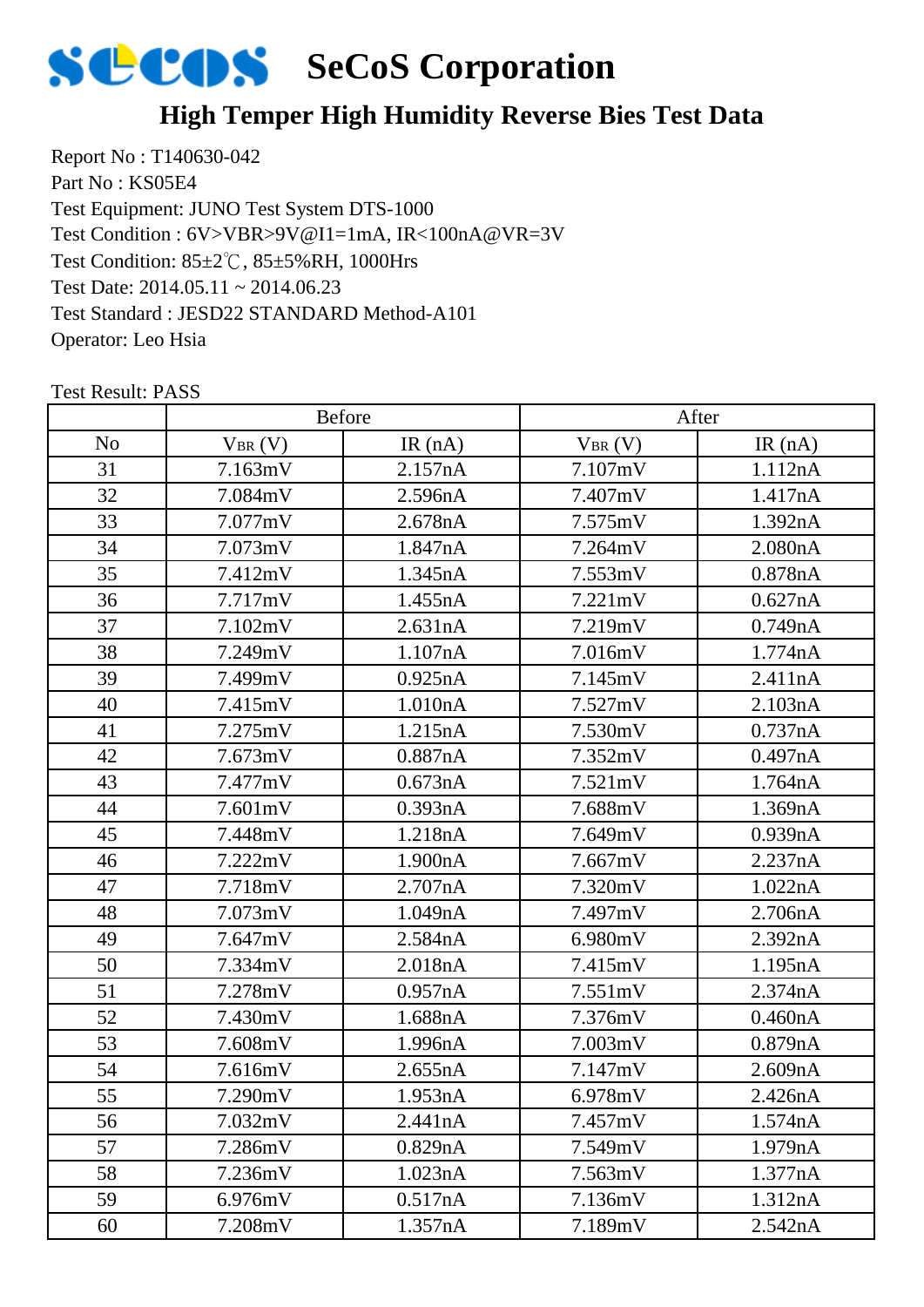

## **High Temper High Humidity Reverse Bies Test Data**

Report No : T140630-042 Part No : KS05E4 Test Equipment: JUNO Test System DTS-1000 Test Condition: 85±2℃, 85±5%RH, 1000Hrs Test Date: 2014.05.11 ~ 2014.06.23 Test Standard : JESD22 STANDARD Method-A101 Operator: Leo Hsia Test Condition : 6V>VBR>9V@I1=1mA, IR<100nA@VR=3V

|                |             | <b>Before</b> |             | After     |
|----------------|-------------|---------------|-------------|-----------|
| N <sub>o</sub> | $V_{BR}(V)$ | IR $(nA)$     | $V_{BR}(V)$ | IR $(nA)$ |
| 61             | 7.496mV     | 1.584nA       | 7.127mV     | 0.764nA   |
| 62             | 7.399mV     | 2.060nA       | 7.154mV     | 1.663nA   |
| 63             | 7.609mV     | 1.659nA       | 7.220mV     | 1.569nA   |
| 64             | 7.179mV     | 1.241nA       | 7.523mV     | 1.760nA   |
| 65             | 7.309mV     | 1.910nA       | 7.598mV     | 0.732nA   |
| 66             | 7.534mV     | 0.608nA       | 7.320mV     | 0.570nA   |
| 67             | 7.337mV     | 1.904nA       | 6.999mV     | 2.134nA   |
| 68             | 6.998mV     | 1.629nA       | 7.452mV     | 0.649nA   |
| 69             | 7.004mV     | 1.553nA       | 7.095mV     | 2.388nA   |
| 70             | 7.550mV     | 1.113nA       | 7.430mV     | 1.445nA   |
| 71             | 7.030mV     | 2.161nA       | 7.222mV     | 0.718nA   |
| 72             | 7.158mV     | 2.563nA       | 7.555mV     | 2.176nA   |
| 73             | 7.482mV     | 1.187nA       | 7.163mV     | 1.030nA   |
| 74             | 7.293mV     | 1.531nA       | 7.518mV     | 0.371nA   |
| 75             | 7.279mV     | 2.091nA       | 7.006mV     | 2.246nA   |
| 76             | 7.701mV     | 1.621nA       | 6.980mV     | 0.987nA   |
| 77             | 7.014mV     | 1.130nA       | 7.598mV     | 0.679nA   |

Test Result: PASS